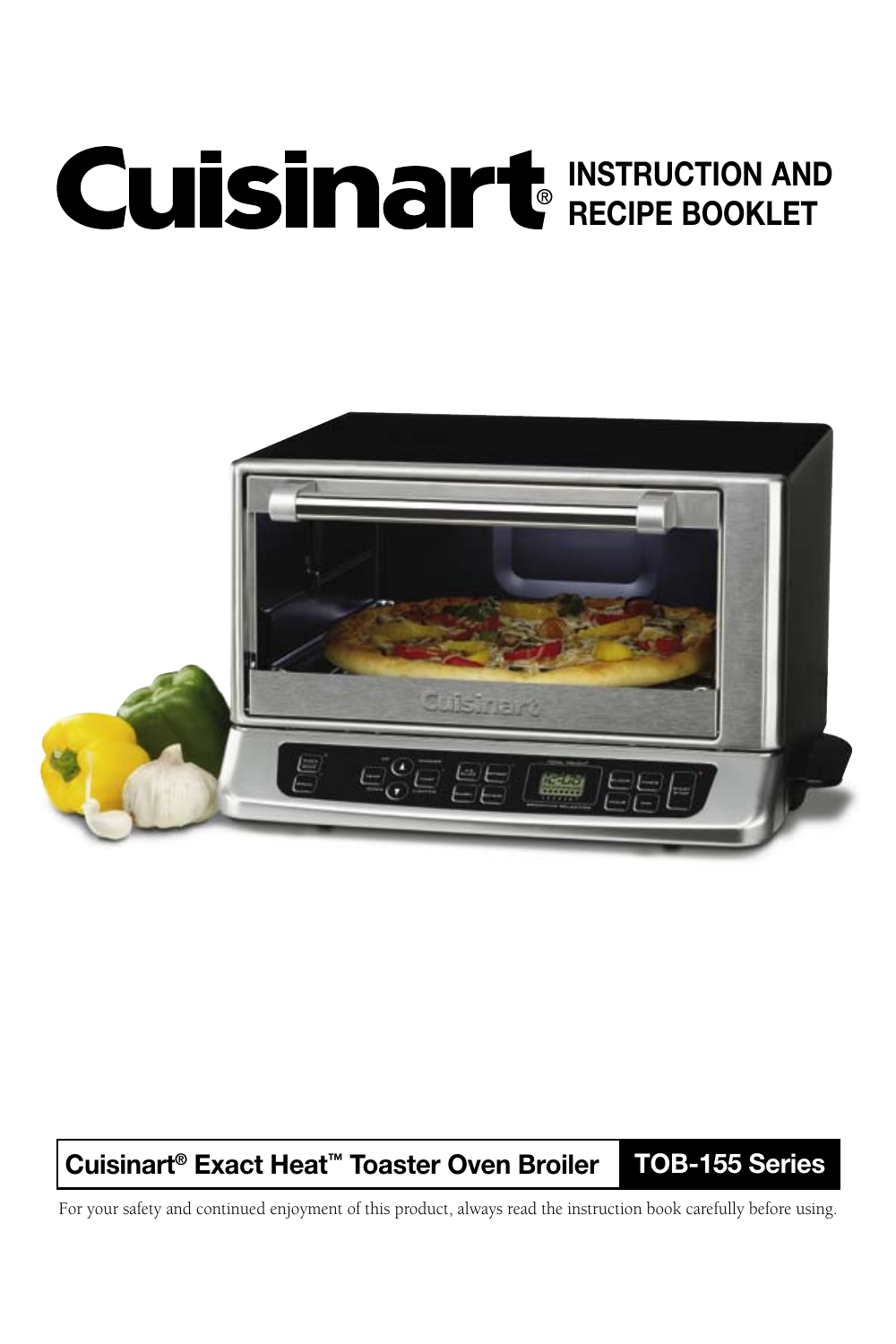# **CONTENTS**

| Quick Reference Oven Operation 3 |  |
|----------------------------------|--|
| Special Cord Set Instructions 3  |  |
|                                  |  |
| Features and Benefits 4-5        |  |
| General Guidelines6              |  |

# USE AND CARE

| Important Notes on Oven Use 7     |
|-----------------------------------|
|                                   |
| Browning Selection 7              |
|                                   |
|                                   |
| Important Notes on Toasting Use 8 |
| Helpful Browning Notes8           |
|                                   |
|                                   |
|                                   |
| Reheat Button 9                   |
| Combining Custom Settings 10      |
| Cleaning and Maintenance 10       |
| Oven Rack Position Diagrams10     |
|                                   |
| Warranty22                        |

# IMPORTANT **SAFEGUARDS**

When using an electrical appliance, basic safety precautions should always be followed including the following:

- 1. Read all instructions.
- 2. Do not touch hot surfaces. Use handles.
- 3. To protect against electrical shock, do not place any part of the toaster oven broiler in water or other liquid. See instructions for cleaning.
- 4. This appliance should not be used by or near children or individuals with certain disabilities.
- 5. UNPLUG FROM OUTLET WHEN NOT IN USE AND BEFORE CLEANING. Allow to cool before cleaning or handling.
- 6. Do not operate any appliance with a damaged cord or plug or after the appliance has malfunctioned or has been dropped or damaged in any way or if it is not operating properly. Return the toaster oven broiler to the store or retailer or where purchased for examination or repair.
- 7. The use of accessory attachments not recommended by Cuisinart may cause injury.
- 8. Do not use outdoors.
- 9. Do not let cord hang over the edge of the table or countertop where it could be pulled on inadvertently by children or pets, or touch hot surfaces which could damage the cord.
- 10. Do not place toaster oven broiler on or near a hot gas or electric burner or in a heated oven.
- 11. Do not use this toaster oven broiler for anything other than its intended purpose.
- 12. Extreme caution should be exercised when using containers in the toaster oven broiler constructed of materials other than metal or glass.
- 13. To avoid burns, use extreme caution when removing tray or disposing of hot grease.
- 14. When not in use, unplug the unit. Do not store any materials other than manufacturer's recommended accessories in this oven.
- 15. Do not place any of the following materials in the oven: paper, cardboard, plastic and like products.
- 16. Do not cover crumb tray or any part of the oven with metal foil. This will cause overheating of the oven.
- 17. Oversize foods, metal foil packages and utensils must not be inserted in the toaster oven broiler as they may involve a risk of fire or electric stock.
- 18. A fire may occur if the toaster oven broiler is covered or touching flammable materials, such as curtains, draperies, and walls when in operation. Do not store any items on top of the appliance when in operation. Do not operate under wall cabinets.
- 19. Do not clean with metal scouring pads. Pieces can break off the pad and touch electrical parts, involving a risk of electric shock.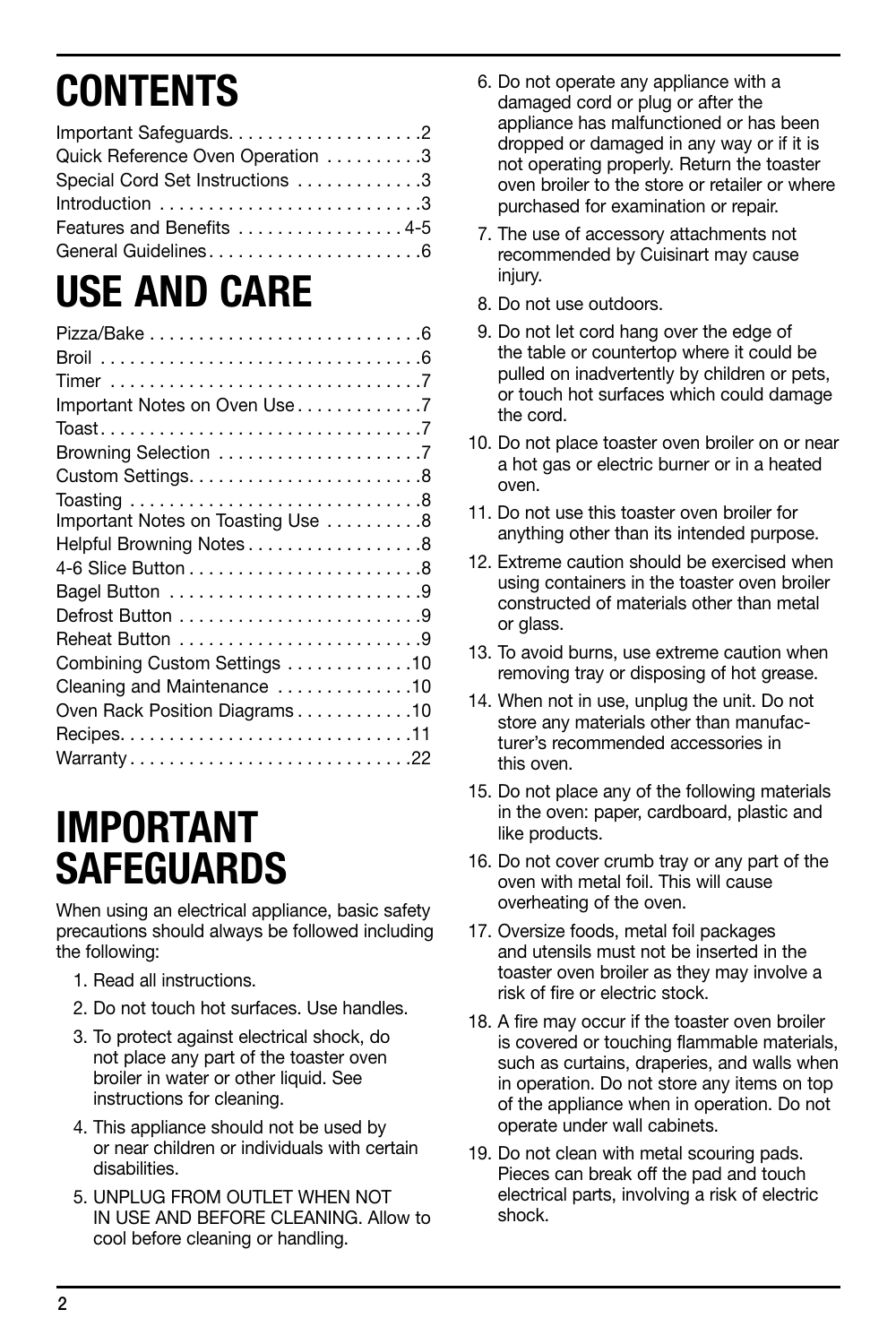- 20. Do not attempt to dislodge food when the toaster oven broiler is plugged into electrical outlet.
- 21. Warning: To avoid possibility of fire, never leave toaster oven broiler unattended during use.
- 22. Use recommended temperature settings for baking and roasting.
- 23. Do not rest cooking utensils or baking dishes on glass door.

# SAVE THESE **INSTRUCTIONS**

Please read and keep these instructions handy. These instructions will help you to use your Cuisinart® Exact Heat™ Toaster Oven Broiler to its fullest so that you will achieve consistent, professional results.

# QUICK REFERENCE OVEN OPERATION

(See pages that follow for detailed instructions.)

#### PIZZA BAKE

- Press Bake
- Press Temp
- Press Up or Down arrow to enter temperature
- Press Start/Stop to start oven

#### BROIL OR TOP BROWN

- Press Broil
- Press Start/Stop to start oven

#### TOAST

- Press Toast
- Press Lighter or Darker arrow for Your Choice™ browning
- If desired, press one or more of the custom settings:
	- 4-6 Slice
	- Bagel
	- Defrost
	- Reheat may be combined only with 4-6 Slice button
- Press Start/Stop to begin toasting
- Ready tone will sound at end of cycle

#### SET CLOCK

• Press Clock

- Press and hold Hour to change hours
- Press and hold Min to change minutes
- Clock will start automatically when blinking stops

#### SET TIMER

To set timer, set Broil or Bake function and then:

- Press Timer
- Press and hold Hour to change hours
- Press and hold Min to change minutes
- Timer will start automatically when blinking stops
- Timer will ring continuously at 0:00 when time is up
- To clear or reset timer to 0:00, press timer button two more times

# SPECIAL CORD SET **INSTRUCTIONS**

A short power supply cord is provided to reduce the risks resulting from becoming entangled in or tripping over a longer cord.

Longer extension cords are available and may be used if care is exercised in their use.

If a long extension cord is used, the marked electrical rating of the extension cord must be at least as great as the electrical rating of the appliance and the longer cord should be arranged so that it will not drape over the countertop or tabletop where it can be pulled on by children or tripped over.

# NOTICE

This appliance has a polarized plug (one blade is wider that the other). As a safety feature, this plug will fit in a polarized outlet only one way. If the plug does not fit fully in the outlet, reverse the plug. If it still does not fit, contact a qualified electrician. Do not attempt to defeat this safety feature.

# INTRODUCTION

Congratulations on your purchase of a Cuisinart® Exact Heat™ Toaster Oven Broiler. It has been carefully designed to bring you years of enjoyment. Every feature of this advanced appliance makes baking, broiling and toasting on your countertop simpler and promises always–perfect results.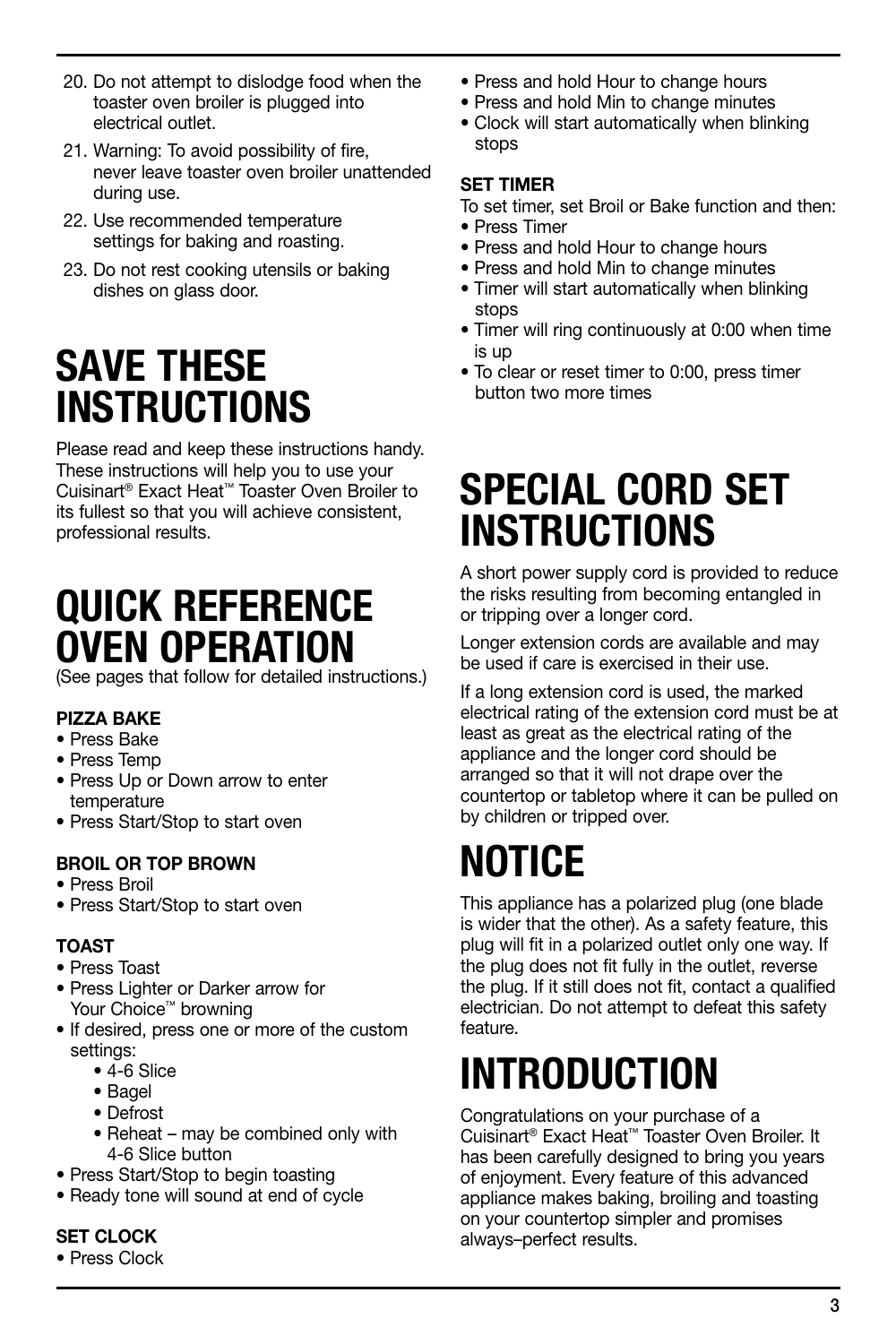# FOR HOUSEHOLD USE ONLY

## NOT INTENDED FOR COMMERCIAL USE

# FEATURES AND **BENEFITS**

#### 1) Pizza Bake

Bake everything from a 12" pizza, stuffed mushrooms and roasted chicken to cakes and pies. Because the Cuisinart® Exact Heat™ Toaster Oven Broiler has been designed with our Exact Heat™ sensor everything comes out mouth-watering and delicious.

#### 1a) Oven Temperature

 Select your desired temperature and the oven will beep to let you know when your temperature is reached.

#### 2) Broil

 Broiling is fast and easy. The Cuisinart® Exact Heat™ Toaster Oven Broiler comes with a broiling pan and drip tray for your convenience.

#### 3) Toast

 The Toast button allows toasting of a wide variety of breads and bagels.

The oven easily holds 6 large slices. It is preset to toast 2 slices of standard white bread.

#### 3a) Total Touch® Browning Selection

 Select from seven browning settings memorized by the toaster oven broiler. Combine with custom settings for toast the way you want it. Push the Lighter button to make toast lighter. Push the Darker button to make toast darker. Your browning selection is indicated at the bottom of the clock display and will remain in the oven's memory until you change it.

#### 3b) LCD Bar

 The row of dots increases when Darker is pushed, and decreases when Lighter is

selected. The LCD window indicates the level of brownness, light to dark, from setting one (1) through seven (7).

## 3c) Custom Settings for 4-6 Slice Toasting

 Touchpad control adjusts toasting time when you're toasting four to six slices and gives you accurate browning results without overtoasting. LED indicator lights when selected.

3d) Custom Setting for 1-Slice Toasting (not shown)

 When toasting one slice, press the Toast button and set the browning control at a lighter setting than for 6 slices.

#### 3e) Custom Setting for Bagels

 Touchpad control adds the right amount of time to the browning cycle for toasting bagels. Also use for English muffins and thick bread slices. LED indicator lights when selected.

#### 3f) Custom Setting for Defrost

 Touchpad control defrosts and then toasts frozen bread by adding time to the toast cycle chosen by the browning control. LED indicator lights when selected.

#### 3g) Custom Setting for Reheat

 Touchpad control reheats without browning. LED indicator lights when selected.

#### 3h) Combination Settings (not shown)

 The four Perfect Timing™ custom settings can be combined to give you the toast you want. Press the Toast button and the Bagel button for a sliced bagel toasted to your liking. Combine the 4-6 Slice button, Defrost button and the Bagel button to defrost, then toast 4 bagel halves. For English muffins, press the Bagel button. See Combining Custom Settings section for possible combinations (page 10).

#### 4) Always Even™ Shade Control (not shown)

 Electronically monitors and adjusts the oven's internal temperature to provide consistent toasting results from one use to the next. Heating elements deliver even heat for uniform browning.

#### 5) Clock

Time is always displayed.

5a) Hour and minute function Use to set clock and timer.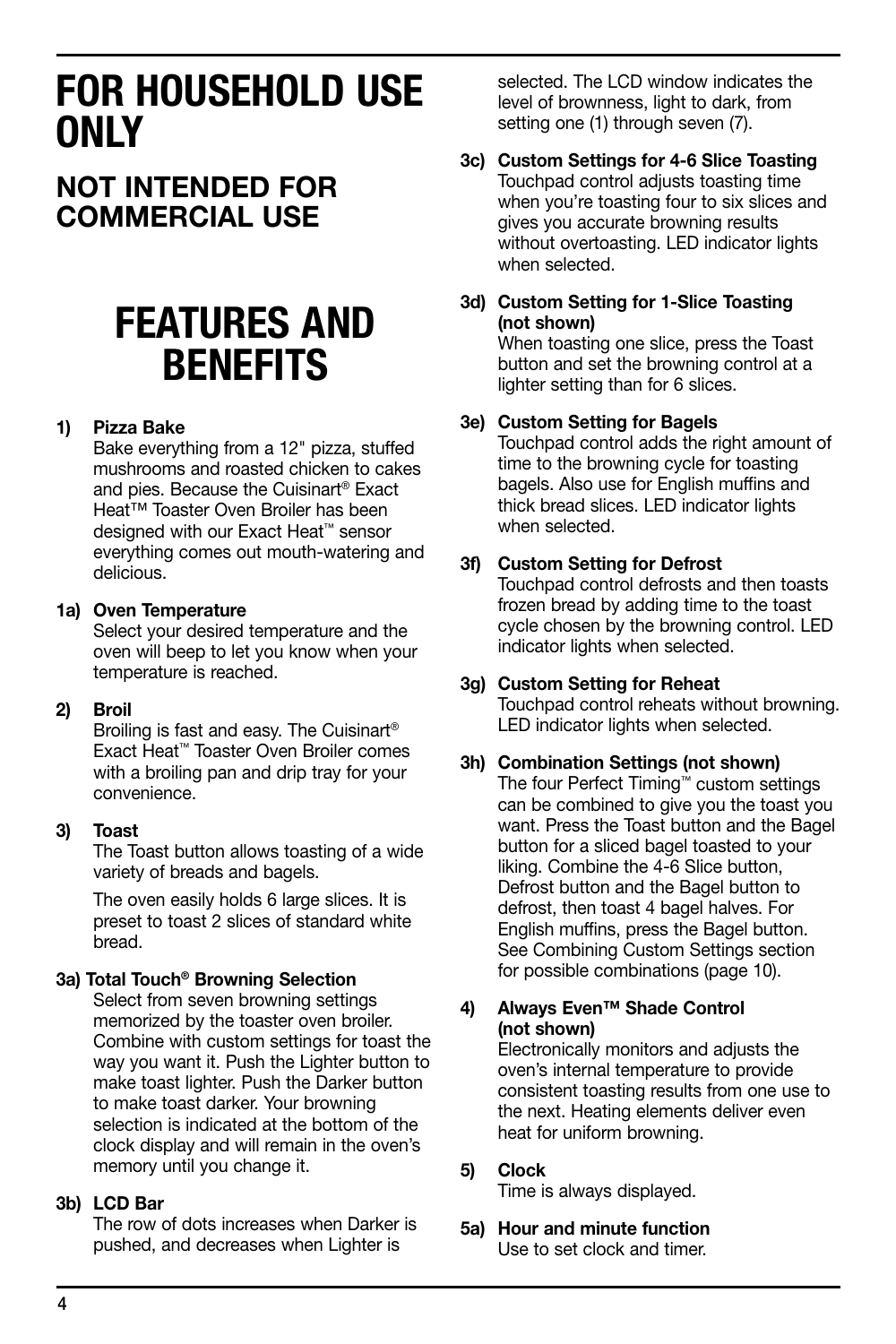

#### 6) Timer

 Enter cooking time on the built-in timer. The timer will ring until you shut it off.

#### 7) Start/Stop Function

 Starts a function when pressed the first time, and stops the function when pressed the second time.

#### 8) Oven Rack

 Has two positions. The top position has a 50% stop feature so the rack stops halfway out of the oven. It can be removed by lifting the front of the rack and sliding it out.

#### 9) Slide-out Crumb Tray (not shown) Removes easily from the back of the toaster oven broiler to clean crumbs from bottom of oven.

10) Cord Storage (not shown) Takes up excess cord and keeps countertop neat.

11) Easy Clean Interior (not shown) The sides of the oven have a nonstick coating for an easy-to-clean surface.

#### 12) Broiling Pan

 A broiling pan is included for your convenience. The broiling pan has two positions to accommodate a variety of meats, poultry, and fish for broiling.

13) Baking Pan/Drip Tray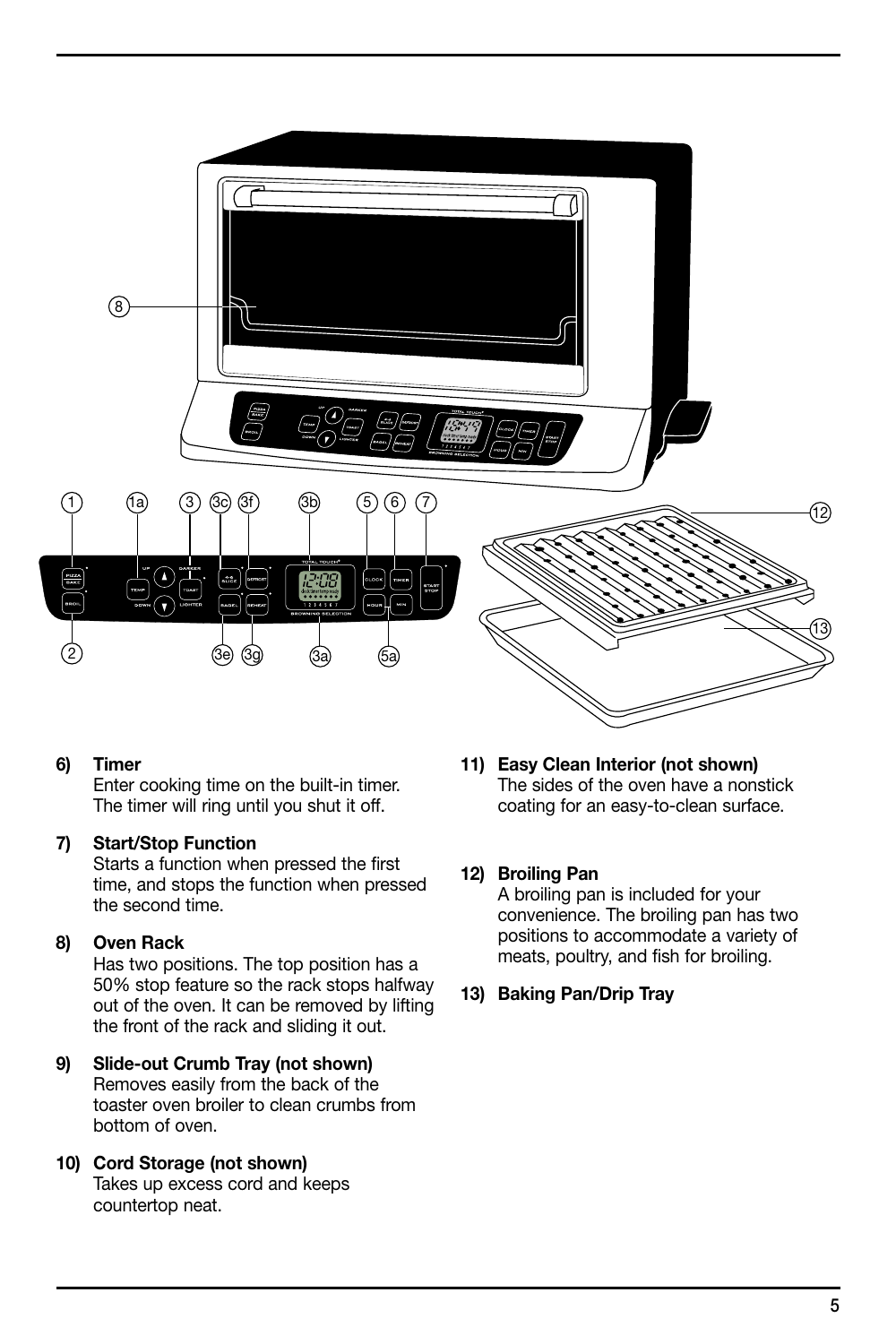# Before you begin

Place your oven on a flat surface.

Before using your oven, move it two to four inches away from the wall or from any objects on the countertop. Do not use on heat-sensitive surface.

OBJECTS SHOULD NOT BE STORED ON THE TOP OF THE OVEN. IF THEY ARE, REMOVE ALL OBJECTS BEFORE YOU TURN ON YOUR OVEN. THE EXTERIOR WALLS GET VERY HOT WHEN IN USE. KEEP OUT OF REACH OF CHII DREN

# GENERAL GUIDELINES

**Baking:** The baking function is used as you would normally use your large kitchen oven.

Broiling: Broiling can be used for beef, chicken, pork, fish and more. Broiling can also be used to top-brown casseroles and gratins. Caution: Aluminum foil is not recommended for covering the broiling pan. Foil is extremely dangerous when broiling fatty foods. Grease will accumulate and may catch fire. We don't recommend the use of foil, but if foil is used to cover drip tray, be sure foil is tucked neatly around the pan and does not touch the walls or heating rods. Never cover crumb tray.

**Toasting:** Always have the rack in rack position B, as indicated in the diagram on page 11, for even toasting. Always center your item/items in the middle of the rack.

WARNING: Placing the rack in the bottom position or in the top position with the rack turned upward while toasting may result in a fire. Refer to rack position diagram for proper use.

Turning off the toaster oven broiler: The Start/ Stop button, when pushed the first time, will start the oven. When pushed the second time, during oven operation, the Start/Stop button will turn the oven off. You will know the oven is off when the LED light turns off.

# USE AND CARE

Unwind the power cord. Check that the crumb tray is in place and that there is nothing in the oven. Plug power cord into the wall outlet.

#### PIZZA/BAKE

To bake, press the Bake button. The LED light above the Bake button will turn on. The oven temperature is preset for 150°F. Press the temp button and the Up arrow to increase the

temperature or Down arrow to decrease to your desired temperature. Note that the temperature will increase and decrease in increments of 25ºF. The temperature will read out on the clock display. Press the Start/Stop button to start the oven. When oven reaches the selected temperature, the words "Temp. Ready" will be displayed on the clock display, and the oven will beep 5 times to let you know it is ready to bake.

The built-in timer can be used with this function. See timer instructions below.

#### Pizza

When baking pizza, please follow these guidelines:

- If baking fresh pizza, use the baking tray/pan provided with this toaster oven.
- Sprinkle the pan with cornmeal or lightly spray to make removing the pizza dough easier.
- Bake in rack position B.
- If baking a frozen pizza, you can place the pizza directly on the rack in position B.

NOTE: AS A SAFETY MEASURE, THIS OVEN WILL AUTOMATICALLY SHUT OFF AFTER FOUR HOURS OF CONTINUOUS USE. NEVERTHELESS, ALWAYS UNPLUG THE OVEN WHEN NOT IN USE AND NEVER LEAVE THE OVEN ON WHEN UNATTENDED.

#### BROIL

Note: When broiling, add approximately ¼ cup water to the bottom of the baking pan/drip tray to reduce sizzling and splatter. Place the broiling pan in the drip tray. Note: there are two positions for the broiling pan so that a variety of thicknesses of foods can be broiled. Also, the oven rack can be turned up or down depending on the thickness of the food being broiled. In most cases the oven rack should be in the higher position (position C – see rack position diagram on page 11).

To broil, press the Broil button on the touchpad. The LED light above the Broil button will turn on. The temperature will automatically set to broil temperature (500˚F). Temperature cannot be changed. Press the Start/Stop button to start to broil. Preheat oven for five minutes with door closed. The clock display will indicate "brl" for broil. After the five-minute preheat period, place the broiling pan in the oven. Always leave door ajar when broiling. To stop broil operation, press the Start/Stop button.

#### Note: Never use oven glass dishes to broil.

The built-in timer can be used with this function. See timer instructions below.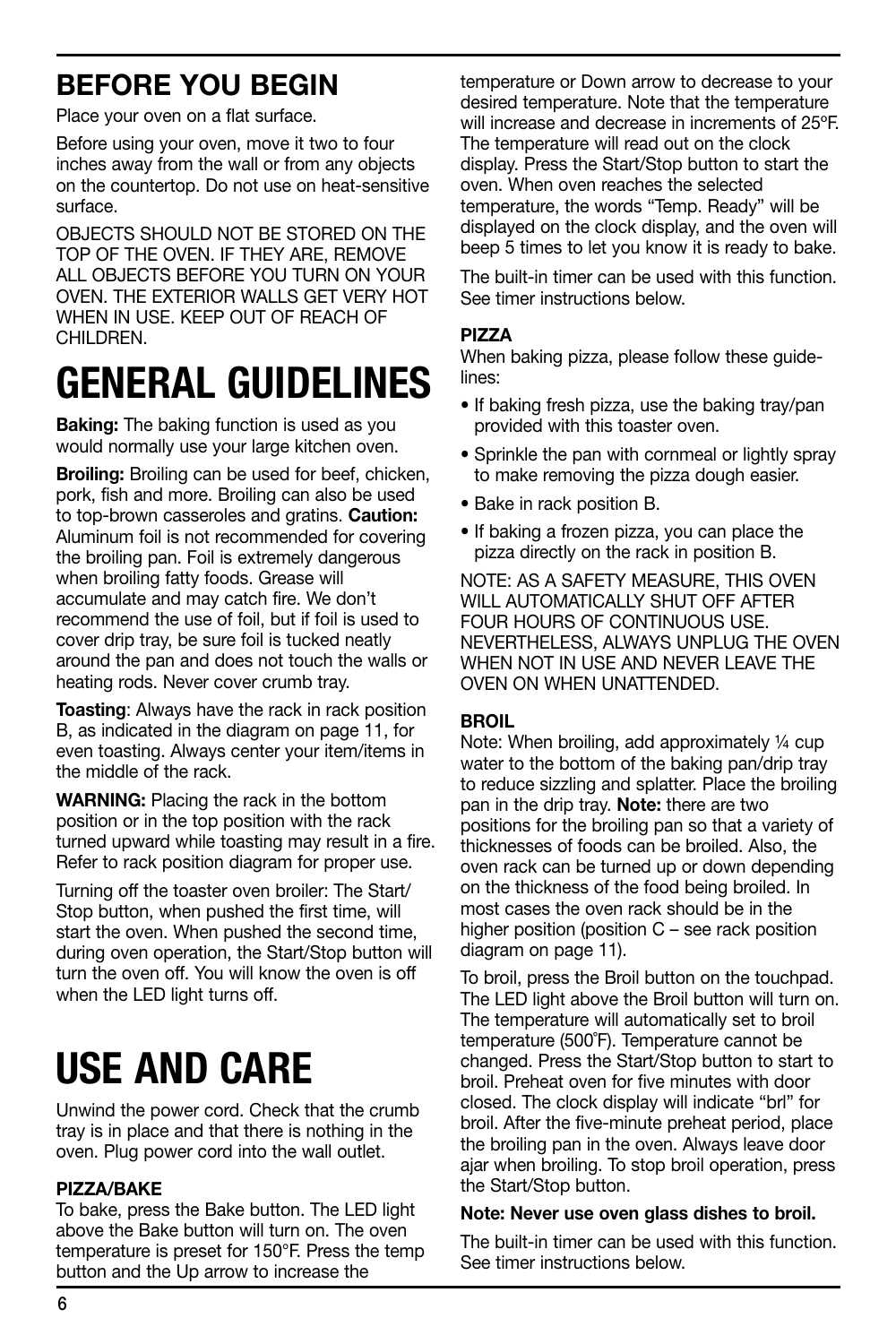#### TIMER

First set oven to bake or broil.

Once the oven has reached temperature, place the item in the center of the rack and close the door (exception: when broiling keep door ajar). Press the Timer button. Press and hold the Hour button to increase the hours. The total maximum cook time is 4 hours. Press and hold the Min button to increase minutes. The set time will blink five times and then stop blinking. Once it stops blinking, the Timer is set and will begin to count down. You do not need to press the Timer button again. Note: If you do press the Start/ Stop button and you have already started the oven, the oven will turn off.

If while setting the timer you set the incorrect time, press the Timer button once to clear the timer to 0:00, then begin again to set the correct time. If the timer has been set and is counting down, the timer can be reset to 0:00 by pressing the timer button two times. The display will begin to blink to let you know you can enter the correct time.

At the end of timer setting, the timer will ring continuously until it is turned off. To stop timer ring, press timer button. Pressing Start/Stop can turn off both the timer and oven.

To view the temperature setting while the timer is running, press the Temp button. The oven temperature will be displayed on the clock for 5 seconds. After 5 seconds the display will return to the timer countdown without interruption. This can be done only while using the bake function. It will not work with the broil function. The broil function is set to 500ºF.

#### IMPORTANT NOTES ON OVEN USE

The Bake feature is always used with the Temp selection button.

The Broil button has only one temperature (preset to 500ºF) so it cannot be used with the Temp button.

The timer can be used only with the bake or broil functions.

#### TOAST

To toast, make sure the oven rack is in rack position B, as indicated in the diagram on page 11. If toasting two items, center them in the middle of the rack. Four or six items should be evenly spaced – two/three in front, two/three in back. Close the glass door.

Press the Toast button and the Start/Stop button to toast.

The default is set to 2 slices of medium toast

(Browning Selection number 4) using standard white bread.

To select a browning shade, press the Toast button and then the Up arrow for darker toast or the Down arrow for lighter toast. You have seven browning selection shades to choose from. Your browning selection is indicated by the black dots located at the bottom of the clock display. The row of dots will shrink for lighter shades and grow for darker shades. The browning number you have selected will also be displayed on the clock.

Your browning selection will remain in the memory of the oven until you change it or unplug the oven. When you unplug the oven, the browning selection will automatically return to number 4, medium brown setting.

When toasting, the toasting time will count down on the clock display. The timing will be different for each custom setting you choose. Keep in mind that the timing is adjusted by the oven thermostat. So if your oven is already warm, the toasting time will be less than if you start with a cold oven.

#### BROWNING SELECTION

To make lighter toast, first press the Toast button and then the Down arrow located to the bottom left of the toast button. Each time you press this arrow, the browning selection will get lighter by one setting.

To make darker toast, press the Up arrow located to the top left of the toast button. Each time you press this arrow, the browning selection will get darker by one setting.

The browning level selected will appear at the bottom of the clock window by the numerical and LCD display.

| <b>Desired Color</b> | <b>LCD Light Position</b> |
|----------------------|---------------------------|
| Light                | Setting 1 or 2            |
| Medium               | Setting 3, 4, or 5        |
| Dark                 | Setting 6 or 7            |



**BROWNING SELECTION**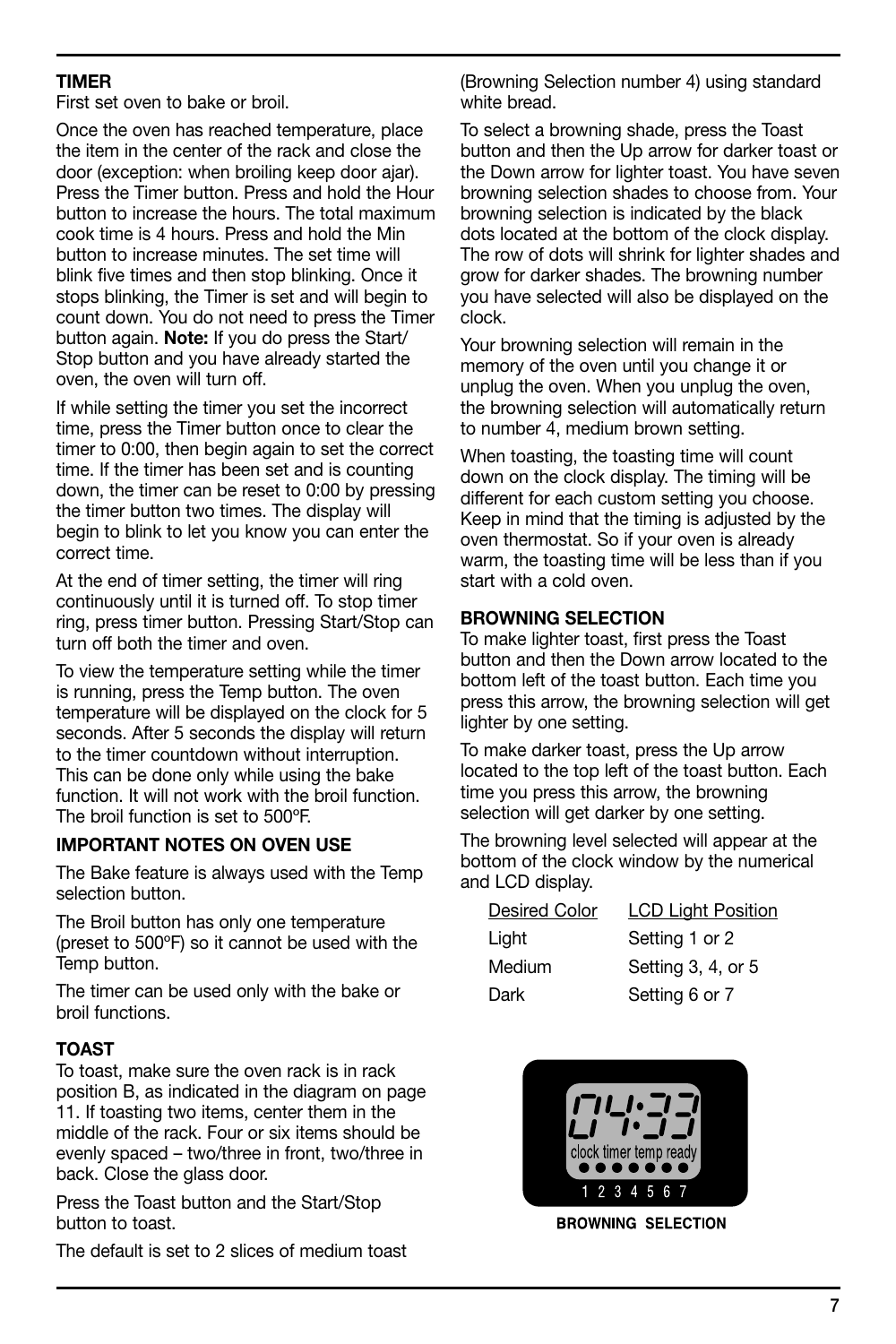# CUSTOM SETTINGS

#### Toasting

The toaster is preset for browning 2 slices of bread to a medium (#4) setting. Custom settings will adjust the time required to achieve the browning shade you selected.

If you desire a custom setting, select one or more of the following:

4-6 Slice – Increases toasting time for preparing four to six slices of toast.

Bagel – Adds correct amount of time to toast cycle for bagels. Can also use this button for English muffins and thickly sliced breads.

Defrost – Will defrost, then toast your item. Adds time to the toast cycle for defrosting.

**Reheat** – For reheating pretoasted bread. Will reheat without browning.

Note: To prepare one slice without overtoasting, press the toast button and choose a lighter browning setting than usual.

When choosing these custom settings, a red LED light will come on above the selected feature button(s). You can combine as many as three of these custom settings simultaneously to customize your toasting cycle. The Reheat setting can only be combined with the 4-6 Slice setting.

#### Stop Toasting

When the toasting cycle is finished, the oven will beep 5 times and turn off.

If you wish to stop the toasting cycle before it is finished, simply press the Start/Stop button. The toaster oven broiler will cancel your toast cycle and hold your browning selection in memory until you change the selection or unplug the unit. The browning selection will return to the number 4 medium setting when the oven is unplugged.

#### Important notes on toasting use

The Toast button must be pressed first before you can choose your custom or browning selections.

The oven rack must be in rack position B as indicated in the diagram on page 11.

The timer can only be used with the bake or broil selections.

#### Helpful browning notes

Toasting is a combination of drying and cooking the bread. Therefore, differences in denseness and moisture level from one bread to another

can result in varying toasting times.

For slightly dry bread or thinly sliced bread, use a lighter setting than you normally would, as it will toast more quickly.

For very fresh bread, thickly sliced bread or whole wheat bread, use a darker setting than normal. Dense, moist bread may also require a darker setting.

Breads with very uneven surfaces (such as English muffins) will require a darker toast setting. For English muffins, we suggest you use the Total Touch® browning selection on the custom settings panel and setting #6.

Thickly cut pieces of bread (including bagels) will take longer, since more moisture must be evaporated from the bread before toasting occurs. We suggest you use the Total Touch® browning selection which will add to the normal toasting time. For moister breads or very thick pieces, you may need to make the toast setting darker than you normally would. Very thick pieces may require two cycles.

Before toasting bagels, slice each bagel into two equal halves. Select the Bagel button, which adds the extra time needed for toasting most bagels.

When toasting raisin or other fruit breads and muffins, remove any loose fruit, etc. from the surface of the bread before placing into the oven.

This will help prevent pieces from falling and baking onto the crumb tray.

This oven can be adjusted for four slices of toast by pressing the 4-6 Slice button on the custom settings control panel. To prevent overtoasting of a single slice, select the Toast button and set browning control to a lighter setting than you normally would.



#### 4-6 Slice Button

The unique 4-6 Slice feature will add the right amount of time to toast 4-6 slices of bread at once.

- 1. Place 4 to 6 slices of bread on the center of the oven rack, 2 to 3 slices in the front and 2 to 3 slices in the back. Close oven door.
- 2. Press Toast button.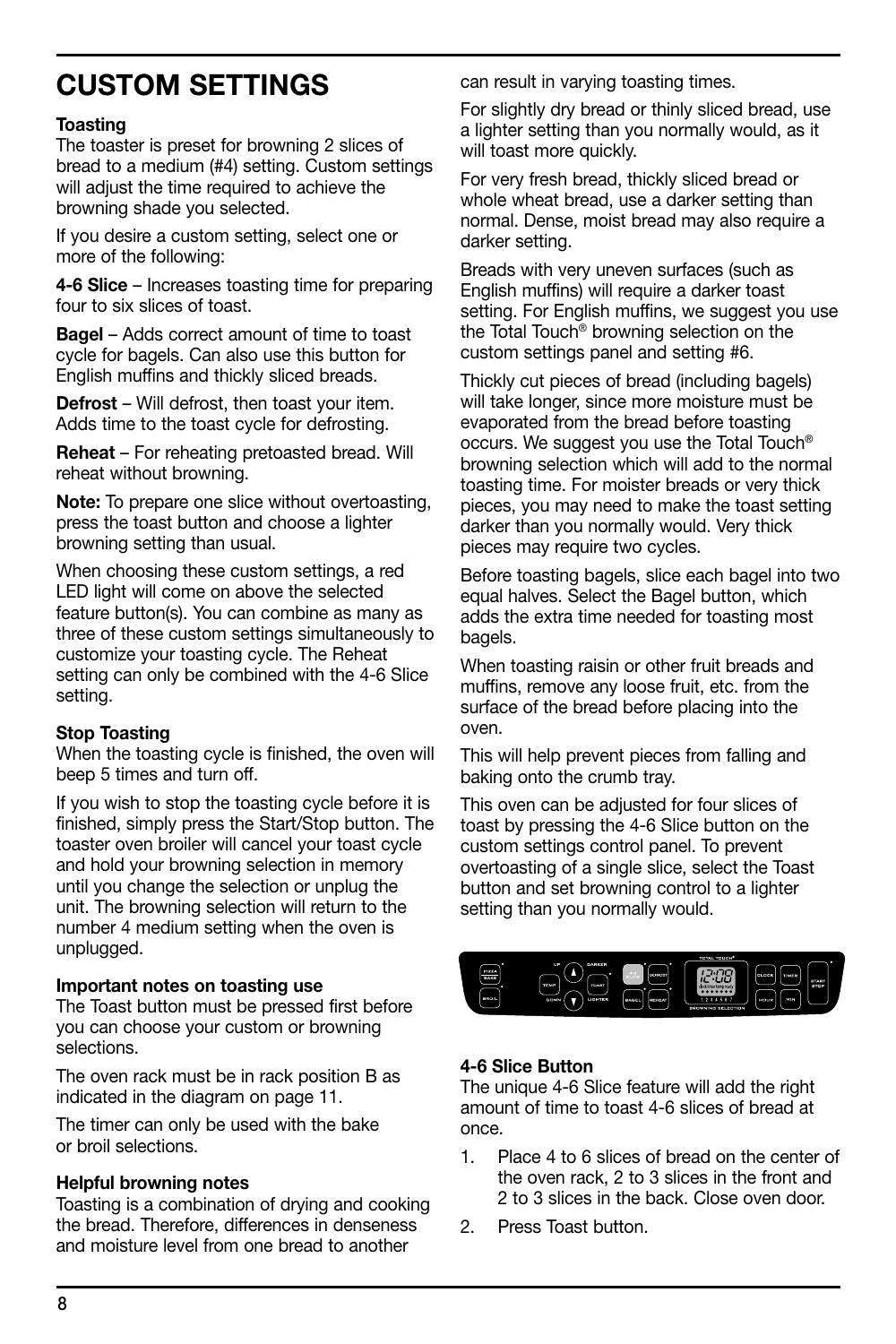- 3. Set the browning control: Select desired shade of browning using the Lighter and Darker buttons located to the left of the Toast button.
- 4. Press the 4-6 Slice button: The LED will illuminate when this feature is selected.
- 5. If defrosting frozen bread slices, also press the Defrost button.
- 6. If you are toasting bagel halves, English muffin halves, or slices of wide toast, you should also press the Bagel button.
- 7. Press the Start/Stop button to start toasting.

#### To stop cycle

When the 4-6 Slice cycle is complete, the toaster oven broiler will alert you by beeping 5 times. If you wish to stop the cycle before it is finished, simply press Stop/Start to interrupt.



#### Bagel Button

The bagel feature adds the appropriate amount of extra time to the toasting cycle to toast your bagels at the color level selected with the touchpad shade control. The Bagel button is designed for the standard bagel size (3 ounces). For deli-size bagels (3-6 ounces) you may need to increase the darkness setting. The Bagel button can also be used to toast English muffins, thick sliced breads, and thick sliced specialty Italian or Portuguese breads, which require longer toasting times than an average slice of white bread.

- 1. Center bagel half or halves on the oven rack. Close oven door.
- 2. Press Toast button.
- 3. Set the browning control: Select desired shade of browning using the Lighter and Darker buttons to the left of the Toast button.
- 4. Press the Bagel button. The LED will illuminate when this feature is selected.
- 5. If defrosting frozen bagel halves, also press the Defrost button.
- 6. To defrost and toast 4 bagel halves, press the 4-6 Slice button.

7. Press the Start /Stop button to start toasting.

#### To stop cycle

When the bagel cycle is complete, the toaster oven broiler will beep 5 times.

If you wish to stop the cycle before it is finished, simply press the Start/Stop button to interrupt.



#### Defrost Button

The Defrost button is designed to first defrost and then toast the bread, which extends the toasting cycle slightly.

- 1. Center slice(s) of bread on the oven rack. Close oven door.
- 2. Press Toast button.
- 3. Set the browning control: Select desired shade of browning using the Lighter and Darker buttons to the left of the Toast button.
- 4. Press the Defrost button: The LED will illuminate when this feature is selected.
- 5. If you are defrosting bagel halves, English muffin halves or extra-wide toast, you should also press the Bagel button.
- 6. If you are toasting four slices you should also press the 4-6 Slice button.
- 7. Press the Start/Stop button to start toasting.

#### To stop cycle

When the Defrost and Toast cycle are complete, the toaster oven broiler will beep 5 times. If you wish to stop the cycles before it is finished, simply press the Start /Stop button to interrupt.



#### Reheat Button

The reheat feature allows you to reheat toasted bread without browning or toasting.

- 1. Center slice(s) of bread on the oven rack.
- 2. Press the Reheat button.
- 3. Press the Start /Stop button to start the function.

#### To stop cycle

When the reheat cycle is complete, the toaster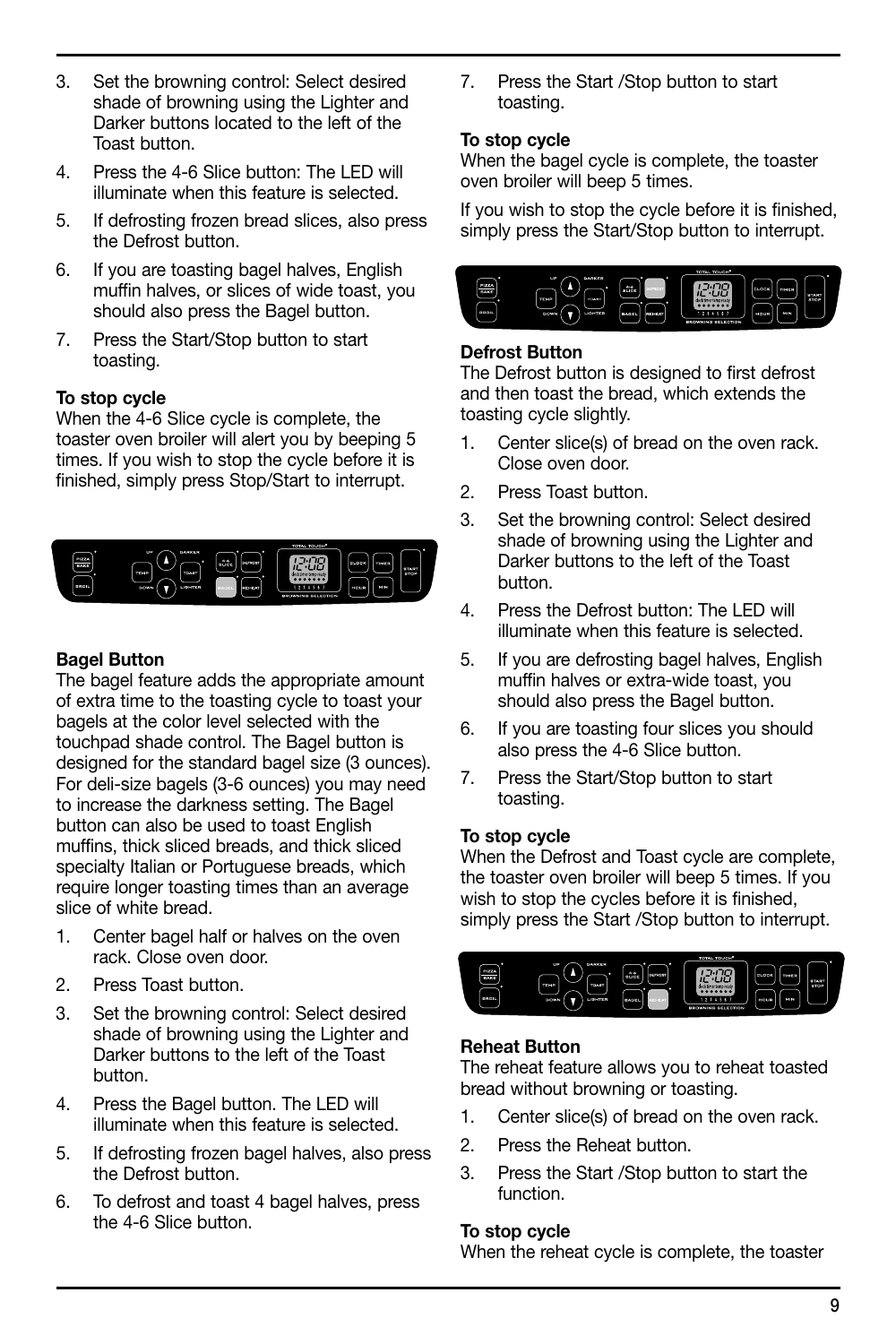oven broiler will beep 5 times. If you wish to stop the cycle before it is finished, simply press the Start /Stop button to interrupt.

# **Combining** Custom Settings

We recognize that all toast is not created equal. To help you get the browning results you want, we have developed custom settings to allow you to combine them for better toasting results. Without making any selections at all, the Total Touch® will toast for 2 slices of bread. If you are toasting one slice or several slices of bread, bagel halves, English muffin halves, or frozen bread, you can combine the settings for your toasting task. Here are the possible combinations:

2 slices (no button required) – Press Toast + Start/Stop

2 slices (no button required) – Press Toast + Defrost + Start/Stop

2 slices (no button required) – Press Toast + Bagel + Start/Stop

2 slices (no button required) – Press Toast + Reheat + Start/Stop

2 slices (no button required) – Press Toast + Defrost + Bagel + Start/Stop

4 to 6 slices – Press Toast + 4-6 Slice + Start/ Stop

4 to 6 slices – Press Toast + 4-6 Slice + Defrost + Start/Stop

4 to 6 slices – Press Toast  $+$  4-6 Slice  $+$  Bagel  $+$ Start/Stop

4 to 6 slices – Press Toast  $+$  4-6 Slice  $+$  Reheat + Start/Stop

4 to 6 slices – Press Toast  $+$  4-6 slice  $+$  Defrost + Bagel + Start/Stop

The custom settings you choose adjust the toasting time to achieve the browning results you have selected with the Browning Selection. If you do not make a selection, the oven will operate at the medium (4) brown setting. If you choose a lighter or darker setting on the Browning Selection, your toaster oven broiler with Exact Heat™ Sensor will hold the setting in memory until you change it or unplug the toaster. The custom settings will not remain in memory; only your browning selection will remain in the oven's memory.

# CLEANING AND MAINTENANCE

Always allow the oven to cool completely before cleaning.

- 1. Always unplug the oven from the electrical outlet when it is not in use.
- 2. Do not use abrasive cleansers as they will damage the finish. Simply wipe the exterior with a clean damp cloth and dry thoroughly. Apply the cleansing agent to a cloth, not to the toaster, before cleaning.
- 3. To clean interior walls, use a damp cloth and a mild liquid soap solution or a spray solution on a sponge. Never use harsh abrasives or corrosive products. These could damage the oven surface. Never use Brillo® pads, etc. on interior of oven.
- 4. To remove crumbs, slide out the crumb tray and discard crumbs. Wipe clean and replace. Crumb tray is dishwasher safe. To remove baked-on grease, soak the tray in hot sudsy water or use nonabrasive cleaners. Never operate the oven without the crumb tray in place.
- 5. Wire rack, broiling pan and drip tray are dishwasher safe. If heavily soiled, soak in hot sudsy water or use a nylon scouring pad or nylon brush.
- 6. Never wrap the cord around the outside of the oven. Use the cord storage cleats on the back of the oven.

#### IMPORTANT

After cooking greasy foods and after your oven has cooled, always clean top interior of oven. If this is done on a regular basis your oven will perform like new. Removing the grease will help to keep toasting consistent cycle after cycle.

All of our recipes have been tested in our kitchen and specially developed to work in the Cuisinart® Exact Heat™ Toaster Oven Broiler. These mouth-watering recipes are just a sampling of what the Cuisinart<sup>®</sup> Exact Heat<sup>™</sup> Toaster Oven Broiler can do.

# Oven rack position diagrams

Each recipe gives you step-by-step directions and will even tell you in which position the oven rack should be for best results. Please refer to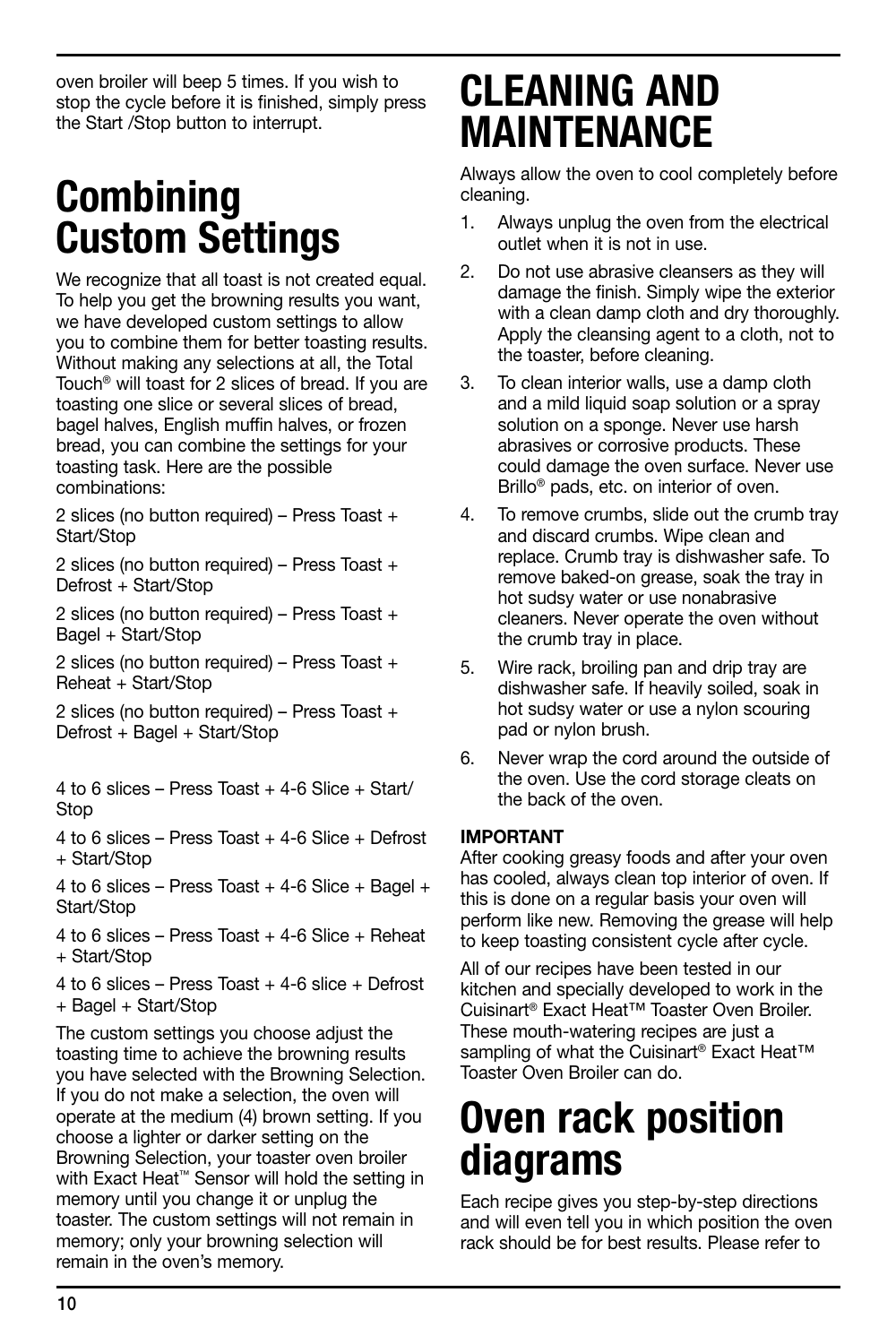the diagram below for oven rack positions. Each position is described with a letter that is referred to in the recipe.

# Recipes

# RACK POSITION A RACK POSITION B RACK POSITION C

## Bruschetta with Basil and Provolone

These easy to make open-faced sandwiches will impress family and friends.

Makes 6 open-faced sandwiches

- 6 slices Italian bread (sliced ½-inch thick)
- 1 small garlic clove, minced
- 8 plum tomatoes, seeded and chopped (about 2 cups)
- $\frac{1}{4}$  cup chopped fresh basil
- 1 cup shredded provolone cheese

Place rack in the Cuisinart<sup>®</sup> Exact Heat<sup>™</sup> Toaster Oven Broiler in position B and arrange 3 slices of bread on the rack. Press the Toast button and Browning Selection #4. Press the Start/Stop button. Remove toasted bread from oven and reserve. Repeat with remaining bread.

Meanwhile, place a Cuisinart® Non-Stick Stainless 12½-inch skillet over medium heat. Add garlic and cook until golden, about 30 seconds. Add tomatoes and basil; cook until soft but not wet, about 2 minutes. Add shredded cheese and cook until bubbly, about 30 seconds. Spread over toasted bread and serve immediately.

*Nutritional information per sandwich: Calories 160 (23% from fat) • carb. 23g • pro. 8g • fat 4g • sat. fat 3g • chol. 10mg • sod. 285mg*

# Quick Cheese Nachos

Homemade nachos make a great snack or appetizer.

Serve with sour cream, guacamole and salsa if desired.

Makes 2 servings

- 15 full-sized tortilla chips (about 2¼ ounces)
- ½ cup refried beans
- ¼ cup jalapeño pepper slices, drained
- ¼ cup chopped scallions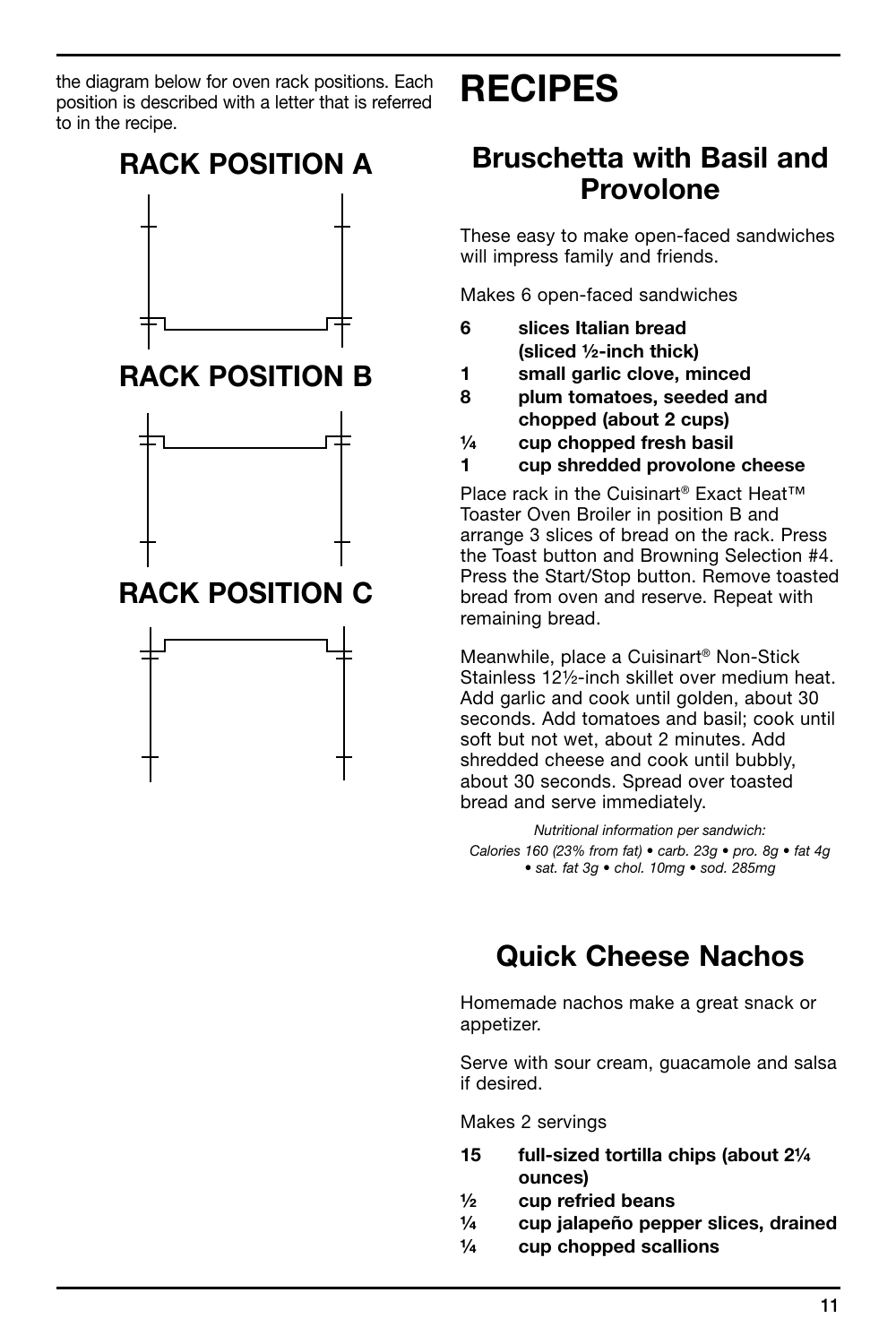#### ¼ cup sliced black olives

#### 1½ cups shredded extra-sharp Cheddar cheese

Place rack in the Cuisinart® Exact Heat™ Toaster Oven Broiler in position A and preheat on Broil setting. Arrange chips in an 11 x 7-inch baking pan. Distribute remaining ingredients over the chips, as evenly as possible, beginning with the refried beans and ending with the Cheddar cheese on the top. Place in the oven and broil until cheese is bubbly, about 4 minutes. Transfer to serving plate and serve immediately.

*Nutritional information per serving:*

*Calories 624 (58% from fat) • carb. 38g • pro. 28g • fat 40g • sat. fat 20g • chol. 89mg • sod. 1379mg • calc. 910mg • fiber 4g*

Pizza Dough

This dough freezes very well.

Makes three 12-inch pizzas

- 2¼ teaspoons active dry yeast
- $\frac{1}{2}$  cup warm (105°-110°F) water
- 1 teaspoon granulated sugar
- 4 cups unbleached, all-purpose flour, + more for dusting
- 1½ teaspoons kosher salt
- 1 tablespoon extra virgin olive oil
- 1 cup cold water

Dissolve the yeast and sugar in the warm water. Let stand 3 to 5 minutes, or until the mixture gets foamy.

Place the flour, salt and olive oil in the work bowl of a Cuisinart® Food Processor fitted with the dough blade. Pulse about 5 times to mix; scrape down the sides of the bowl.

Add the cold water to the yeast mixture. With the motor running, slowly pour the liquid yeast mixture through the feed tube. Process until a dough ball forms. Continue to let the machine run for an additional minute to knead. Dough will be slightly sticky.

Lightly dust a sealable plastic bag with flour. Dust dough with flour. Place the dough in the floured bag; squeeze out all of the air and seal. Let rise in a warm place for 45 minutes to 1 hour.

*Nutritional information per serving: Calories 228 (9% from fat) • carb. 44g • pro. 7g • fat 2g • sat. fat 0g • chol. 0mg • sod. 253mg • calc. 12mg • fiber 2g*

### Pizza with Italian Sweet Sausage and Garlic Spinach

Makes one 12" pizza

- 2 teaspoons olive oil
- 6 ounces fresh, Italian sweet sausage, casings removed
- 3-4 cloves garlic, finely chopped
- 8 cups fresh spinach, washed and dried, packed
- ¼ teaspoon kosher salt
- ¼ teaspoon crushed red pepper
- $\frac{1}{4}$  cup dry white wine cooking spray
- $1/3$ recipe pizza dough
- ½ cup pizza sauce
- 8 ounces mozzarella, shredded
- 1 ounce Parmesan cheese, grated extra virgin olive oil for brushing

Heat olive oil in a 12-inch skillet over medium heat. When oil shimmers across the pan add the sausage. Break up sausage into small pieces with a wooden spoon while it is cooking. Once sausage is completely cooked through, remove from pan and reserve.

Pour off all but 1 teaspoon of fat and add the chopped garlic to the pan and place over medium low heat. Stir for one minute, until garlic is fragrant, being careful not to burn it. Stir in spinach until wilted and add the salt and crushed red pepper. Stir in the white wine, scraping up any browned bits that have been left behind in the pan. Continue cooking over medium heat until wine has been almost completely reduced. Remove from heat and reserve.

Place rack in the Cuisinart<sup>®</sup> Exact Heat<sup>™</sup> Toaster Oven Broiler in position A. Preheat to 425˚F on Bake for 10 minutes. Lightly coat baking pan with cooking spray.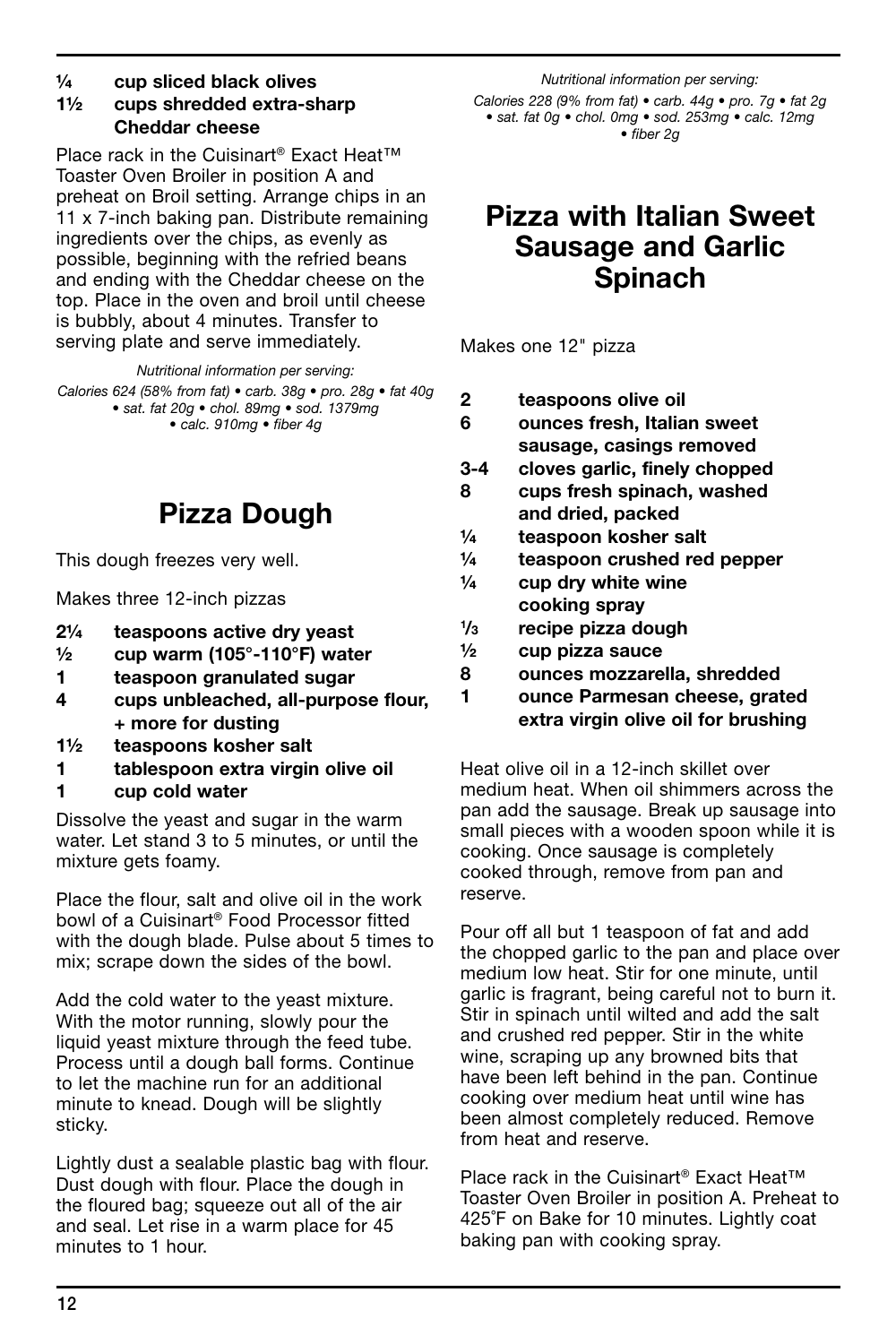Roll out dough and stretch to fit the baking pan. Pour pizza sauce in the middle of the dough and spread out over the circle, leaving a 1-inch border. Place reserved sausage and garlic spinach evenly over pie. Scatter mozzarella and Parmesan evenly over pizza as well. Brush olive oil along the border.

Bake in preheated oven until the crust is golden and the cheese is melted, about 15 to 20 minutes.

Cut into slices and serve immediately.

*Nutritional information per serving: Calories 298 (48% from fat) • carb. 23g • pro. 14g • fat 16g • sat. fat 7g • chol. 41mg • sod. 527 mg • calc. 259mg • fiber 2g*

Veggie Pizza

Makes one 12" pizza

cooking spray

- 2 tablespoon olive oil, divided
- 2 large cloves garlic, minced
- 2 cups mixed bell peppers, sliced
- 1 cup mushrooms, sliced
- 1½ tablespoons fresh basil
- $1/3$ recipe pizza dough
- $2/3$ cup pizza sauce
- 4 ounces mozzarella, shredded

Place rack in the Cuisinart® Exact Heat™ Toaster Oven Broiler in position A. Preheat to 425˚F on Bake for 10 minutes. Lightly coat baking pan with cooking spray.

Heat a large sauté pan with 1 tablespoon of olive oil over medium heat. When hot, add the garlic, peppers, mushrooms and basil and cook until peppers are bright and slightly softened.

Roll out dough and stretch to fit the baking pan. Brush the outer edge of the dough with olive oil. Spread sauce on top of dough, evenly scatter mozzarella, and top with vegetables.

Bake in preheated toaster oven for about 20 minutes, until crust is nicely browned and cheese has fully melted on top.

Remove the pizza from the oven.

Cut into slices and serve immediately.

*Nutritional information per serving: Calories 161 (41% from fat) • carb. 18g • pro. 7g • fat 7g • sat. fat 2g • chol. 11mg • sod. 155mg • calc. 86mg • fiber 1g*

## Margherita Pizza

So easy to prepare, the kids can help put on the toppings.

Makes one 12" pizza

cooking spray

- $1/3$ recipe pizza dough
- 2 tablespoons extra virgin olive oil
- 2 ripe plum tomatoes, cut into slices
- ¼ cup fresh basil, torn into pieces

3 ounces fresh mozzarella, torn into pieces

Place rack in the Cuisinart® Exact Heat™ Toaster Oven Broiler in position A and preheat to 425ºF on Bake for 10 minutes. Lightly coat baking pan with cooking spray.

Roll out dough and stretch to fit the baking pan. Brush liberally with olive oil. Arrange tomatoes and basil evenly around the dough. Top with the mozzarella.

Bake in preheated toaster oven for about 20 minutes, until crust is nicely browned and cheese has fully melted on top.

Remove the pizza from the oven.

Cut into slices and serve immediately.

*Nutritional information per serving: Calories 141 (39% from fat) • carb. 16mg • pro. 5g • fat 6g • sat. fat 2g • chol. 6mg • sod. 137mg • calc. 76mg • fiber 1g*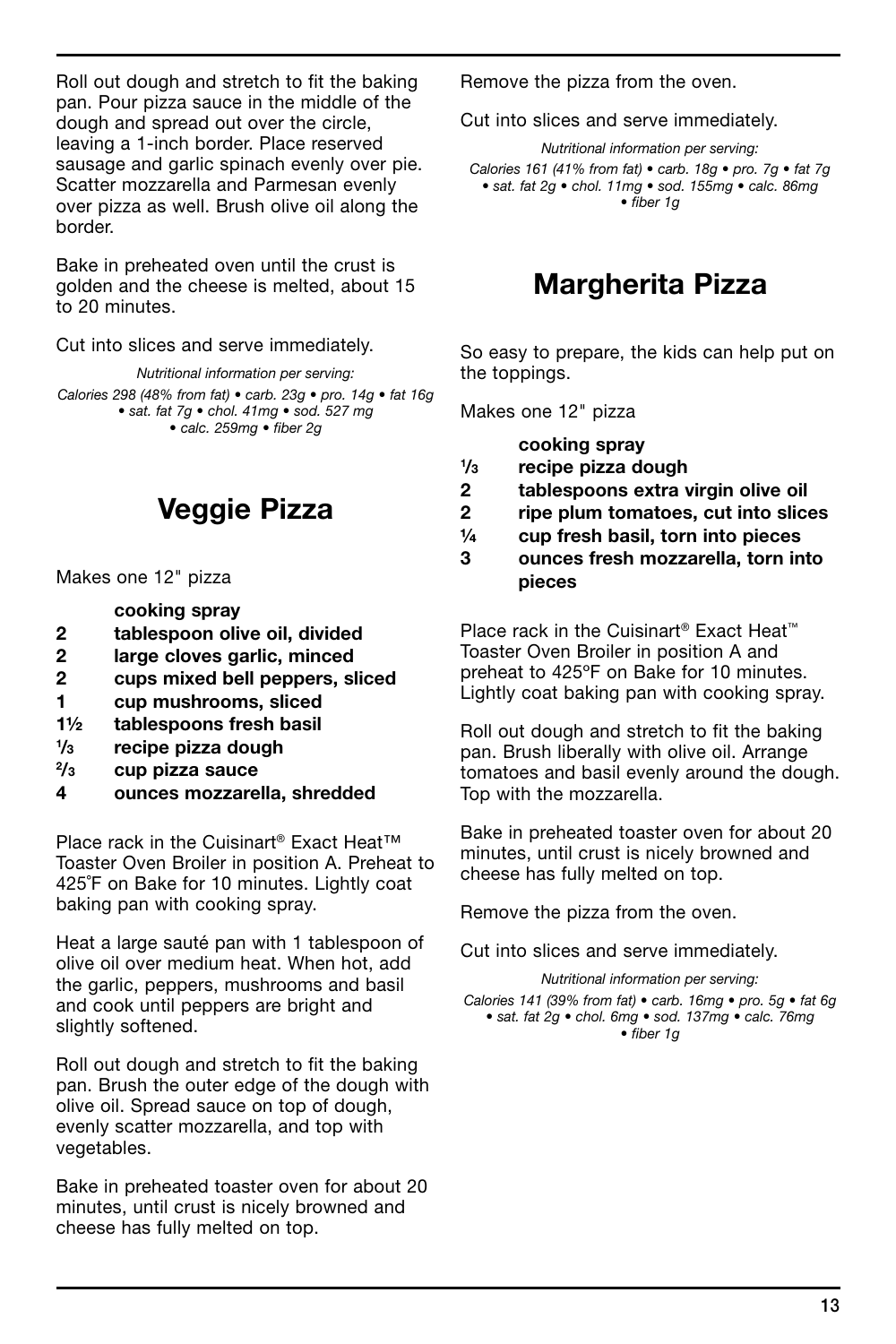## Hoisin Glazed Cornish Hens

This marinade is very versatile. Try it brushed on salmon or chicken pieces and simply roast in the oven.

Serves 2 to 4

- ½ cup hoisin sauce
- 2 tablespoons honey
- 2 tablespoons soy sauce
- 1 tablespoon fresh ginger, finely chopped
- 2 cloves fresh garlic, finely chopped
- 2 Cornish game hens, 1 to 1¼ pounds each, rinsed and patted dry

In a mixing bowl stir together the hoisin, honey, soy, ginger, and garlic.

Place the hens in a sealable plastic bag. Pour the marinade into the bag and refrigerate for at least an hour up to overnight.

Place hens on the baking pan lined with aluminum foil.

Turn Cuisinart® Exact Heat™ Toaster Oven Broiler to 400°F on Bake setting. Place rack in position A. Roast for 35 to 45 minutes until juices run clear when thigh is pierced with the tip of a knife.

Serve with steamed rice.

*Nutritional information per serving (based on 4 servings): Calories 408 (35% from fat) • carb. 7g • pro. 57g • fat 16g • sat. fat 4g • chol. 178mg • sod. 776mg • calc. 37mg • fiber 0g*

# Herb Roasted Chicken

Serves 4 to 6

- 1 tablespoon olive oil
- 1 teaspoon dried basil
- 1 teaspoon dried thyme
- 1 tablespoon fresh chopped rosemary
- 1 teaspoon kosher salt
- 1 teaspoon freshly ground black pepper
- 1 lemon, cut in half

1 4 to 4½ pound chicken, rinsed and patted dry

#### 2 cloves garlic, smashed

Place rack in the Cuisinart® Exact Heat™ Toaster Oven Broiler in position A and preheat oven to 375˚F on Bake.

Make a paste with the olive oil, dried and fresh herbs, salt, and pepper.

Squeeze lemon all over outside and inside chicken. Stuff the chicken with the lemon halves and garlic cloves. Rub the herb paste all over the skin of the chicken. Truss chicken.

Place chicken in the baking pan lined with foil. Roast for 1 hour 15 minutes to 1 hour 25 minutes, until the juices run clear when the thigh is pierced.

*Nutritional information per serving (based on 6 servings) Calories 232 • (61% from fat) • carb. 3g • pro. 31g • fat 10g • sat. fat 3g • chol. 96mg • sod. 316mg • calc. 42mg • fiber 0g*

## Broiled Lemon/Sage Chicken Breasts

This recipe is great for busy nights. Marinate the chicken in advance.

Add rice and a green salad to complete the meal.

Makes 2 servings

- 2 boneless, skinless chicken breasts halves (about 6–8 ounces each)
- 3 tablespoons olive oil
- 2 tablespoons fresh lemon juice
- 2 tablespoons fresh sage leaves, chopped
- 1 small garlic clove, minced
- ½ teaspoon grated lemon zest
- ¼ teaspoon coarsely ground black pepper
- $1\frac{1}{8}$ teaspoon salt

Rinse chicken and pat dry. Place chicken between two sheets of plastic wrap and flatten to an even thickness with a mallet. Place in a large plastic zip-lock bag and reserve.

In a small bowl combine oil, lemon juice, sage leaves, garlic, lemon zest, pepper and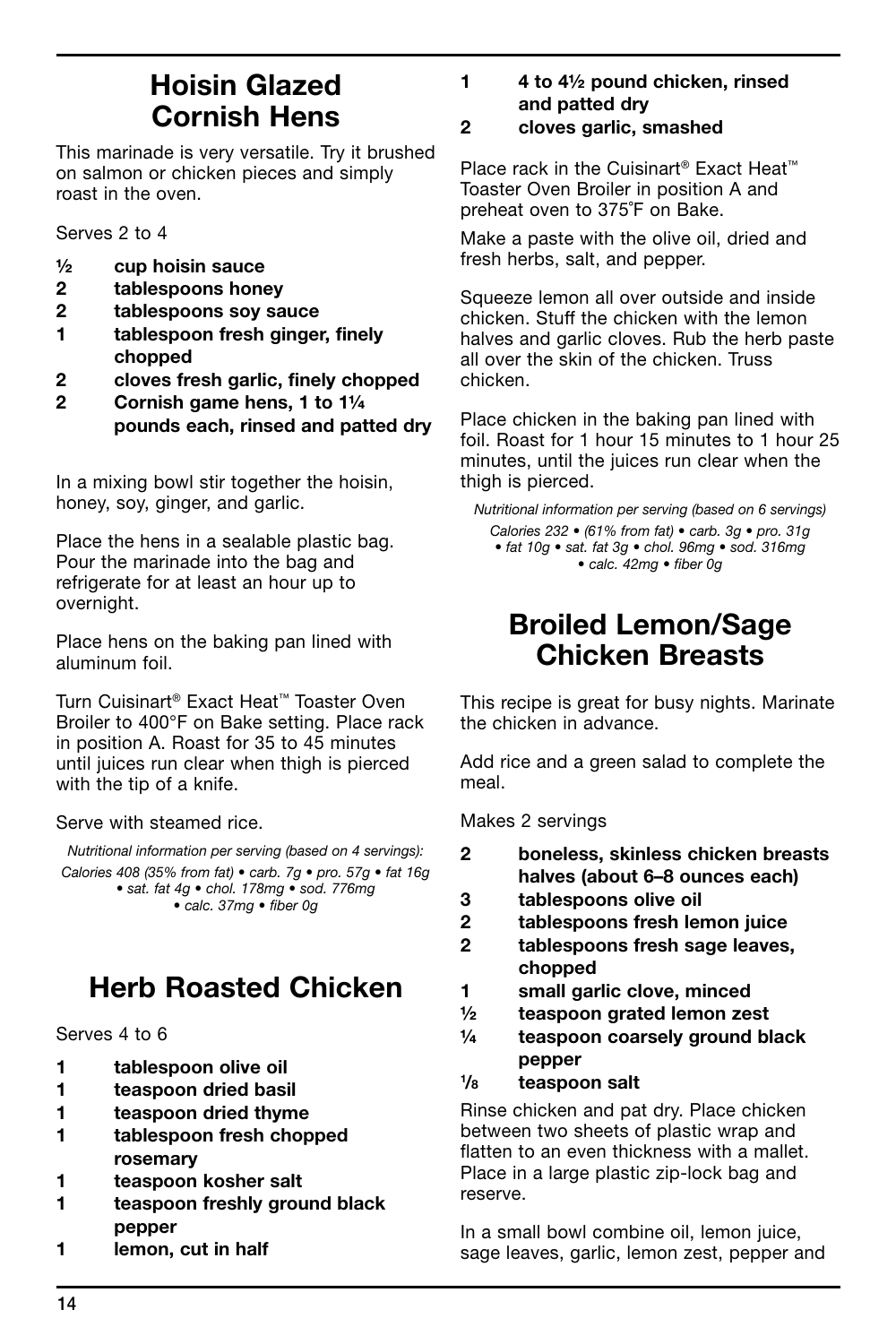salt. Pour over chicken and turn to coat pieces evenly. Seal bag and refrigerate for several hours or overnight.

Place the Cuisinart® Exact Heat™ Toaster Oven Broiler rack in position C and preheat on Broil setting, keeping door ajar. Place broiling pan in the drip tray so the chicken pieces will be about 1 inch from the upper element. Add ¼ cup water to the drip tray and arrange chicken pieces on the broiling pan. Broil with door ajar, until chicken is beginning to cook through, about 8 to 10 minutes. Turn chicken and continue cooking until juices run clear and interior is no longer pink, about 8 to 10 more minutes (internal temperature of chicken should be 170ºF). Serve garnished with lemon slices and fresh sage leaves, if desired.

*Nutritional information per serving:* 

*Calories 294 (67% from fat) • carb. 3g • pro. 21g • fat 22g • sat. fat 3g • chol. 51mg • sod. 194mg • calc. 42mg • fiber 0g*

# Cajun Pork Chops

These oven-baked chops have a golden brown coating. Serve with garlic mashed potatoes and a green salad for a quick meal.

Makes 4 servings

vegetable oil cooking spray

- 1½ teaspoons garlic powder
- 1½ teaspoons paprika
- 1 teaspoon cayenne pepper
- 1 teaspoon salt
- 1 teaspoon dried thyme
- $\frac{1}{2}$  teaspoon finely ground white pepper
- $\frac{1}{4}$  teaspoon finely ground black pepper
- $1/3$ cup wheat germ
- ¼ cup plain bread crumbs
- ½ cup reduced fat milk
- 1 large egg
- 4 boneless center cut loin chops, about 6 ounces each
- $2/r$ cup all-purpose flour

Place Cuisinart® Exact Heat™ Toaster Oven Broiler rack in position B and preheat oven to 375ºF on the Bake setting. Place broiling pan in the drip tray in the lower position.

Lightly coat the broiling pan with vegetable oil cooking spray and add ¼ cup water to the drip tray.

Combine garlic powder and next 6 ingredients in a small bowl (through black pepper). Divide spice mixture in half and reserve each in a flat pan (such as a pie plate). Add wheat germ and bread crumbs to one of the flat pans and gently combine. Combine milk and egg in a medium bowl until well blended. Place flour in a third flat pan.

Dredge each pork chop in the plain spice mixture, then the flour, milk mixture and wheat germ mixture. Arrange pork chops in a single layer on the prepared pan. Bake for 20 minutes; turn and bake until juices are clear and meat is no longer pink, about 20 minutes longer (internal temperature of pork should be 165ºF). Outsides of pork chops should be golden brown.

*Nutritional information per serving: Calories 681 (49% from fat) • carb. 24g • pro. 63g • fat 37g • sat. fat 14g • chol. 204mg • sod. 643mg • calc. 18mg • fiber 0g*

# Light Cuisinart Meatloaf

This is our updated, lower fat version of a classic Cuisinart recipe.

Makes 4 servings

|   | vegetable oil cooking spray               |
|---|-------------------------------------------|
| 1 | pound ground turkey                       |
| 1 | small onion, peeled and finely            |
|   | chopped                                   |
| 1 | slice day-old white bread, in 1/4"        |
|   | pieces                                    |
| ¼ | cup fresh parsley, chopped                |
|   | talika ing mga magalala ng kabangang Mala |

- 1½ tablespoons skim milk
- $1\frac{1}{8}$ teaspoon salt
- ¼ teaspoon dried thyme
- 2 large egg whites

Place rack in the Cuisinart<sup>®</sup> Exact Heat<sup>™</sup> Toaster Oven Broiler in position A and preheat oven to 350ºF on Bake. Coat an 8½ x 4½-inch loaf pan lightly with vegetable oil cooking spray.

Combine ground turkey, onion, bread, parsley, milk, salt and thyme in a large mixing bowl and stir to combine. Add egg whites and continue mixing until well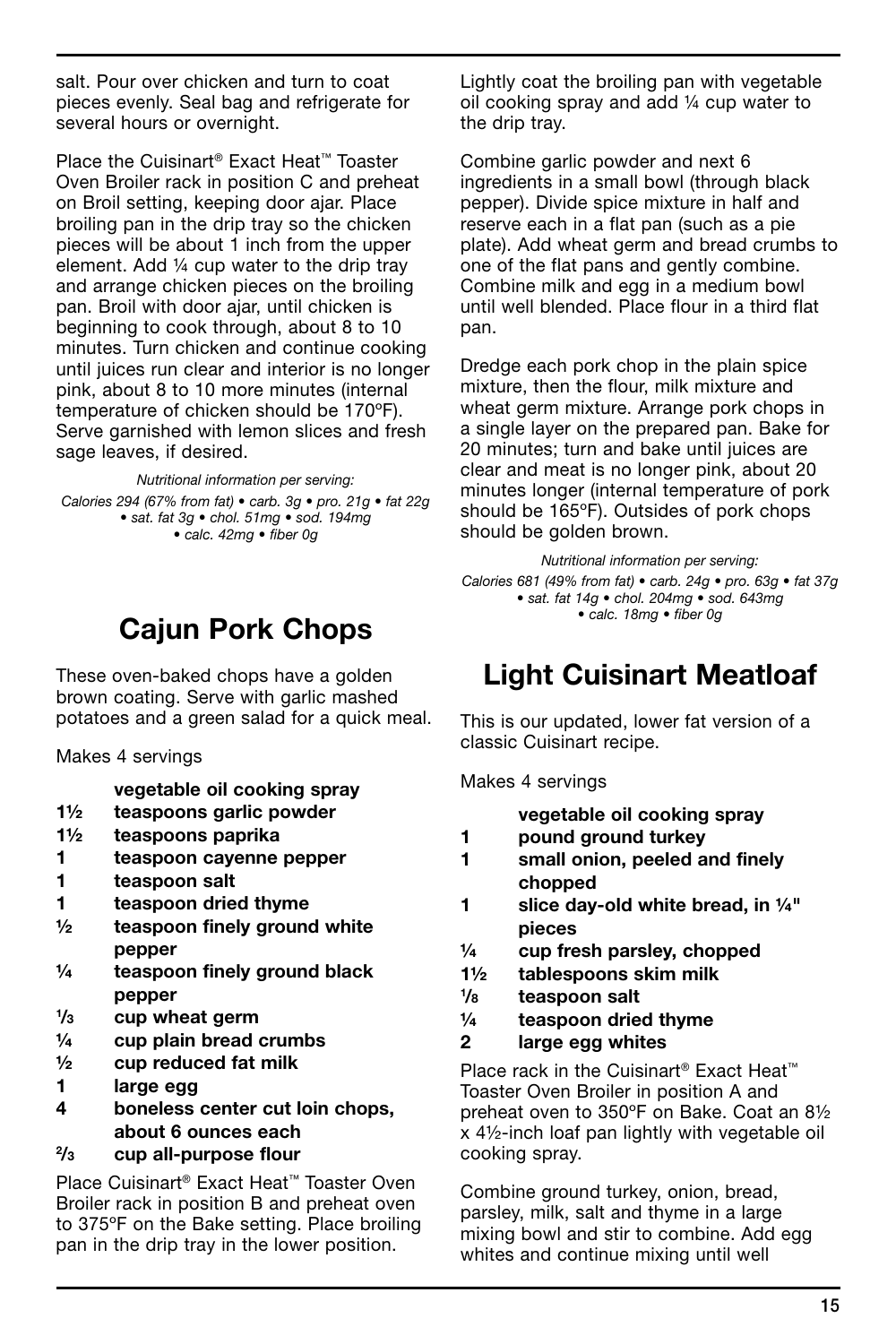blended. Pack mixture into prepared pan. Bake until cooked through and no longer pink in the center, about 45 to 50 minutes (internal temperature should be 165ºF). Drain off excess liquid that collects on top of meat, if necessary, halfway through cooking. Remove from oven and let stand for 10 to 15 minutes before serving.

*Nutritional information per serving:*

*Calories 167 (20% from fat) • carb. 5g • pro. 29g • fat 4g • sat. fat 1g • chol. 52mg • sod. 279mg • calc. 60mg • fiber 1g* 

# Dijon Glazed Swordfish

The glaze is simple to make, yet the mustard and herbs add flavor and zest.

Makes 4 servings

- 2 tablespoons Dijon style mustard
- 1 tablespoon olive oil
- 1 small garlic clove, minced
- 1 teaspoon dried oregano
- ¼ teaspoon salt vegetable oil cooking spray 1½ pounds fresh swordfish steak,
- about 1 inch thick, cut into 4 pieces

In a small bowl combine mustard, oil, garlic, oregano and salt. Place rack in the Cuisinart® Exact Heat™ Toaster Oven Broiler in position B and preheat the oven on the Broil setting. Place the broiling pan in the drip tray so the fish will be about 1½ to 2 inches from the upper element. Lightly spray the broiler rack with vegetable oil cooking spray and add  $\frac{1}{4}$  cup water to the drip tray. Arrange swordfish steaks on broiling pan and brush the top of each steak with a thin layer of glaze. Place in the oven and leave the door ajar. Broil, glazed side up, until top of steak is bubbly and brown, about 8 to 10 minutes (time may be shorter for thinner swordfish steaks). Turn with a spatula, brush with glaze, and broil until fish is flaky but not dry, about 5 to 7 minutes. Transfer to dinner plates and serve immediately.

*Nutritional information per serving:*

*Calories 240 (41% from fat) • carb.1g • pro. 34g • fat 11g • sat. fat 2g • chol. 66mg • sod. 381mg • calc. 28mg • fiber 3g*

## Simply Roasted Salmon and Fennel

Don't let the simple preparation of the salmon fool you - it is really delicious!

Serves 4

- 1 fennel bulb (about 10 ounces)
- 1 teaspoon olive oil
- 1 pinch kosher salt
- 1½ pounds fresh salmon, preferably wild, skin removed (one whole piece or cut into individual fillets)
- 1 teaspoon olive oil
- ¼ teaspoon kosher salt
- ¼ teaspoon freshly ground pepper

Preheat Cuisinart® Exact Heat™ Toaster Oven Broiler to 425°F on Bake setting with a rack in position A. Line the baking tray with parchment paper.

Slice the fennel bulb into ¼-inch lengthwise strips. Toss fennel with olive oil and salt in a mixing bowl. Place fennel in prepared baking pan and place in oven. Roast for 10 to 15 minutes, flipping it once halfway through roasting time.

While fennel is roasting, rub the olive oil, salt and pepper all over the flesh of the salmon. Once fennel has roasted, remove, and place salmon on top of fennel.

Switch rack to position B and return salmon to the oven. Roast for an additional 18 to 20 minutes until desired doneness has been reached.

Serve immediately.

*Nutritional information per serving: Calories 223 (61% from fat) • carb. 16g • pro. 7g • fat 16g* 

*• sat. fat 10g • chol. 56mg • sod. 231mg • calc. 190mg • fiber 2g*

# Roasted Asparagus

Asparagus is delicious roasted, and is so simple to prepare.

Makes 4 servings

- 1 bunch asparagus
- 1 teaspoon olive oil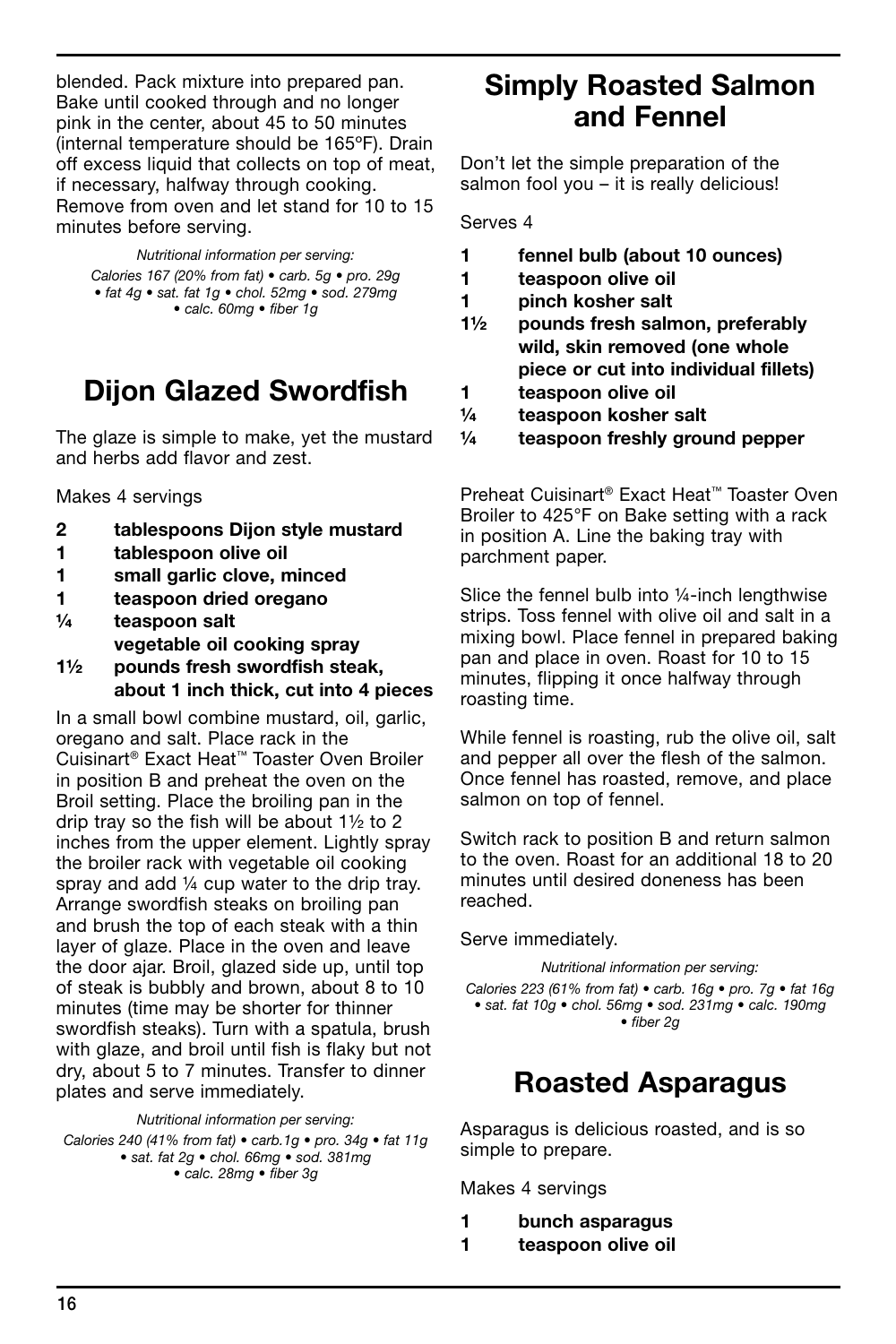#### ¼ teaspoon kosher salt ¼ teaspoon crushed black pepper

Preheat Cuisinart® Exact Heat™ Toaster Oven Broiler to 425°F on the bake setting with rack in position B.

Wash and dry asparagus thoroughly. Trim the rough ends off.

Place asparagus in a mixing bowl and toss with the teaspoon of olive oil, salt and pepper.

Arrange asparagus in a single layer in the baking pan and bake on the rack B position 10 to 15 minutes, until the asparagus is tender.

Serve immediately.

*Nutritional information per serving:*

*Calories 36 (28% from fat) • carb. 5g • pro. 3g • fat 1g • sat. fat 0g • chol. 0mg • sod. 86mg • calc. 24mg • fiber 2g*

# Roasted Stuffed Peppers

Makes 4 servings

- 5 medium-large red bell peppers, divided
- 1 small eggplant, peeled and cut into ½" dice
- 1 cup grape tomatoes
- 4 cloves garlic
- 1 teaspoon fine sea salt, or table salt
- ½ teaspoon freshly ground black pepper
- 2 tablespoons extra virgin olive oil
- 2 cups couscous, cooked
- 1½ teaspoons dried basil
- 2 tablespoons chopped fresh parsley
- 1½ cups crumbled feta, divided

Line the Cuisinart® Exact Heat™ Toaster Oven Broiler baking pan with foil.

Cut one of the peppers into 1-inch strips. Toss pepper strips, eggplant, tomatoes, and garlic in a mixing bowl with salt, pepper, and olive oil. Arrange vegetables in one layer in the prepared baking pan. Place in oven on a

rack in position A and turn on the Broil function to roast vegetables for about 40 minutes, tossing a few times, or until vegetables are soft and the skin on the peppers begins to peel off. Remove from oven and reserve in a medium sized bowl.

While the vegetables are roasting, cut the tops off of the remaining peppers, and clean out the seeds. Trim the bottom of the peppers if necessary, so that each one stands evenly on a plate. Place peppers lying down in the baking pan. Once roasted vegetables are finished, broil peppers in toaster oven for about 10 to 15 minutes, until slightly blackened but not too soft.

While the peppers are roasting, toss the reserved vegetables with the basil, parsley, couscous, and 1 cup of feta.

Remove peppers from oven and evenly divide the couscous/vegetable mixture among the peppers. Top each stuffed pepper with 2 tablespoons of feta. Return to oven and broil for 10 minutes, or until feta has browned slightly.

Serve immediately.

*Nutritional information per serving: Calories 432 (52% from fat) • carb. 36g • pro. 17g • fat 25g • sat. fat 14g • chol. 76mg • sod. 1548mg • calc. 459mg • fiber 5g*

# Roasted Root Vegetables

These vegetables are easy to prepare and complement many meat dishes.

Makes 4 servings

- 2 tablespoons olive oil
- ½ pound small red potatoes\*
- ½ cup peeled baby carrots
- 1 medium red onion, peeled, cut into 1-inch pieces
- 1 large yam, peeled, cut into 1/2-inch pieces
- 1 teaspoon dried rosemary
- ¼ teaspoon coarsely ground black pepper

#### ¼ teaspoon kosher salt

Place rack in the Cuisinart® Exact Heat™ Toaster Oven Broiler in position A and preheat oven to 450ºF on the Bake setting.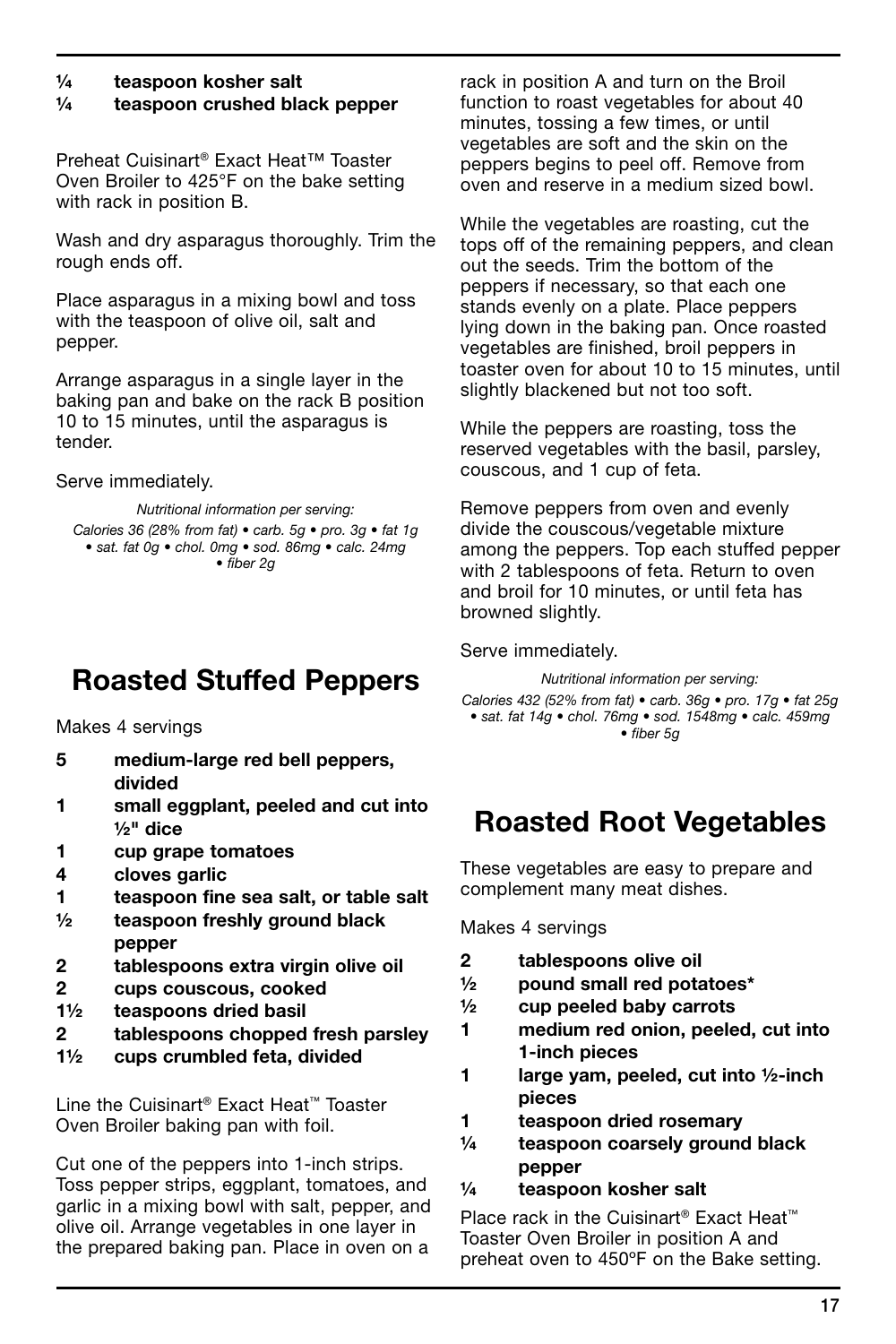Add oil to an 11 x 7-inch baking pan and add red potatoes, carrots and onion. Toss gently to coat evenly with oil. Place in oven and bake for 10 minutes, stirring occasionally. Add yam pieces and bake, stirring occasionally, until vegetables are golden brown and soft but not mushy, about 25 more minutes. Sprinkle with rosemary, pepper and salt; toss to coat.

\*Select small potatoes that are about 1 inch in diameter. If not available, cut large potatoes into 1-inch pieces.

*Nutritional information per serving: Calories 147 (43% from fat) • carb. 19g • pro. 2g • fat 7g • sat. fat 1g • chol. 0mg • sod. 135mg • calc 33mg. • fiber 6g*

## Baked Potatoes

The Cuisinart® Exact Heat™ Toaster Oven Broiler makes perfect baked potatoes with a fluffy interior and a crisp, papery skin.

Makes 4 servings

#### 4 Idaho potatoes (6 ounces each)

Place rack in the Cuisinart® Exact Heat™ Toaster Oven Broiler in position A and preheat oven to 400ºF on Bake setting. Meanwhile, wash and dry potatoes. Cut several small slits in the top of each potato. Place directly on rack in preheated oven and bake until soft and easily pierced with a sharp knife, about 45 to 60 minutes. Remove from oven. To serve, pinch open the top, fluff the interior with a fork and serve topped with butter or margarine and sour cream, if desired.

Variation: Substitute sweet potatoes or yams for Idaho potatoes.

*Nutritional information per serving: Calories 192 (0% from fat) • carb. 44g • pro. 4g • fat 0g • sat. fat 0g • chol. 0mg • sod. 13mg*

## Cuisinart Rolls

An exceptionally light texture and buttery taste make these rolls a winner.

Makes 16 rolls

- 6 ounces evaporated skim milk
- 1 package active dry yeast
- 1½ tablespoons sugar
- 1 large egg, well beaten
- 2¾ cups all-purpose flour
- 4 ounces butter, cut into 1-inch pieces
- 1 teaspoon salt vegetable oil cooking spray egg glaze (1 large egg beaten with 1 teaspoon water)

In a small saucepan over medium-low heat, warm milk to 110º–115ºF and remove from heat. Dissolve yeast and sugar in milk; let sit until foamy, about 3 to 5 minutes. Stir in egg and reserve.

In a Cuisinart® Food Processor fitted with the metal blade, process flour, butter and salt until combined, about 15 to 20 seconds. With machine running, add yeast mixture in a steady stream as fast as flour absorbs it. After dough forms a ball, process until smooth and elastic, about 60 seconds. Place in large plastic food storage bag. Squeeze out air, seal bag and let rise in a warm place until doubled in size, about 1 hour.

Coat an 8-inch round baking pan with vegetable oil cooking spray. Place dough on a lightly floured surface and punch down. Divide dough into 16 pieces and shape each into a ball. Place, just touching, in prepared pan. Cover with plastic wrap sprayed with vegetable oil cooking spray and let rise in a warm place for 45 minutes.

Meanwhile place rack in Cuisinart® Exact Heat™ Toaster Oven Broiler in position B and preheat oven to 350ºF on Bake setting. Brush rolls with egg glaze and bake until golden brown, about 35 to 40 minutes. Rolls should sound hollow when tapped on bottom of pan. Cool 10 minutes in pan; remove from pan and cool on wire rack.

*Nutritional information per roll: Calories 155 (41% from fat) • carb. 19g • pro. 4g • fat 7g • sat. fat 4g • chol. 38mg • sod. 212mg • calc. 6mg • fiber 1g*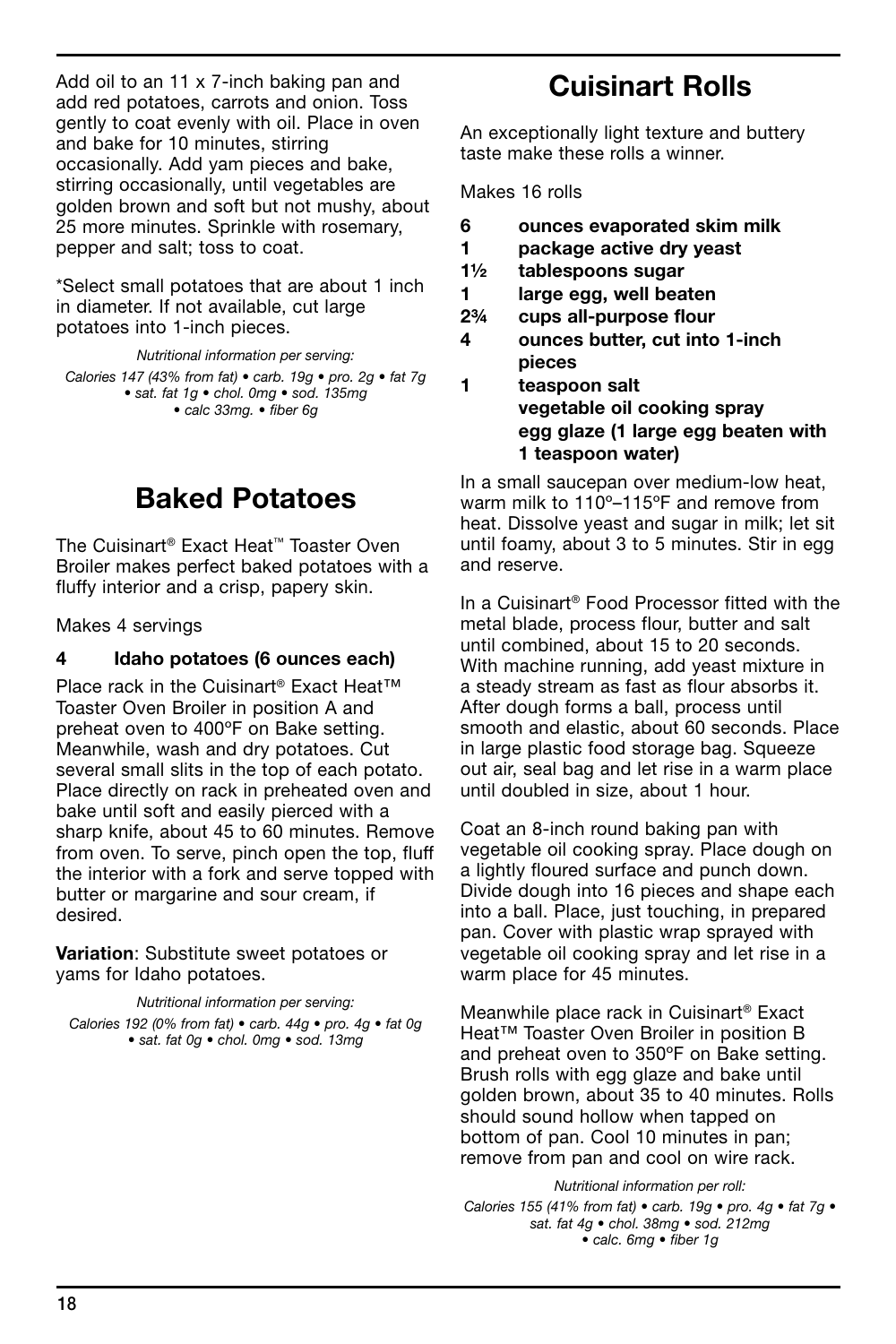## Herbed Potato Galette

An elegant accompaniment to roasted meat or poultry. Potatoes must be very thinly sliced.

Makes 2 servings

- 1 medium new potato (about 8 ounces)
- 2 tablespoons butter, melted
- ¼ teaspoon dried rosemary
- $1\frac{1}{8}$ teaspoon dried oregano
- $1\frac{1}{8}$ teaspoon dried thyme kosher salt and pepper, to taste

Place rack in the Cuisinart® Exact Heat<sup>™</sup> Toaster Oven Broiler in position B and preheat oven to 425ºF on Bake setting.

Wash and dry potato; do not peel. Using a sharp knife or food processor, slice potato paper-thin. Place in a medium bowl and toss gently with melted butter to coat each slice. Arrange slices in an 11 x 7-inch baking pan so they are closely overlapping. Crumble herbs and seasonings; sprinkle on top of the potato slices. Bake until golden brown and crispy, about 20 to 25 minutes.

*Nutritional information per serving:*

*Calories 135 (73% from fat) • carb. 8g • pro. 1g • fat 11g • sat. fat 2g • chol. 0mg • sod. 136mg • calc. 9mg • fiber 1g*

# Garlic Bread

Warm, toasted garlic bread will make any meal memorable.

Makes 16 slices

- 4 large garlic cloves, peeled
- 1 ounce Parmesan cheese, cut into 1-inch pieces
- $1/3$ cup butter
- ¼ cup olive oil
- ½ teaspoon salt
- ¼ teaspoon black pepper
- 1 loaf Italian bread (16 inches long)

Place rack in Cuisinart® Exact Heat™ Toaster Oven Broiler in position B and preheat oven to 450ºF on Bake setting.

In a Cuisinart® Food Processor fitted with the metal blade, process garlic until finely

chopped, about 15 seconds. Scrape bowl and add cheese; process until finely chopped, about 30 seconds. Add butter, oil, salt and pepper; process until smooth, about 15 seconds. Scrape bowl as necessary.

Cut bread into two 8-inch pieces, cut each piece in half lengthwise and spread each cut side with garlic mixture. Place two pieces of prepared bread directly on oven rack, cut side up, and bake until toasted, about 10 to 12 minutes. Remove from toaster oven with a spatula and repeat with remaining two pieces of bread. Slice into 2-inch pieces and serve warm.

*Nutritional information per slice: Calories 80 (90% from fat) • carb. 1g • pro. 1g • fat 8g • sat. fat 3g • chol. 12mg • sod. 149mg • calc. 29mg • fiber 1g*

## Lemon Blueberry Loaf **Cake**

This delicious loaf can be served for dessert or as a quick bread.

Makes 10 servings

| vegetable oil cooking spray |  |  |  |
|-----------------------------|--|--|--|
|-----------------------------|--|--|--|

- 2 cups all-purpose flour
- ¾ cup sugar
- 2 teaspoons grated lemon zest
- 1½ teaspoons baking powder
- ¼ teaspoon salt
- 2 large eggs, well beaten
- ½ cup butter, melted
- $\frac{1}{2}$  cup lowfat milk
- 1 cup fresh or frozen blueberries
- ½ cup walnut halves, chopped

Place rack in the Cuisinart® Exact Heat™ Toaster Oven Broiler in position A and preheat oven to 350ºF on Bake setting. Lightly coat an  $8\frac{1}{2} \times 4\frac{1}{2}$ -inch loaf pan with vegetable oil cooking spray.

Combine flour, sugar, zest, baking powder and salt in a large mixing bowl. Combine eggs, butter and milk in a 2-cup liquid measure and mix to combine. Add egg mixture to flour mixture; stir with wooden spoon until just combined; do not overmix (batter will not be smooth). Add blueberries and walnuts; mix until just blended (do not overmix).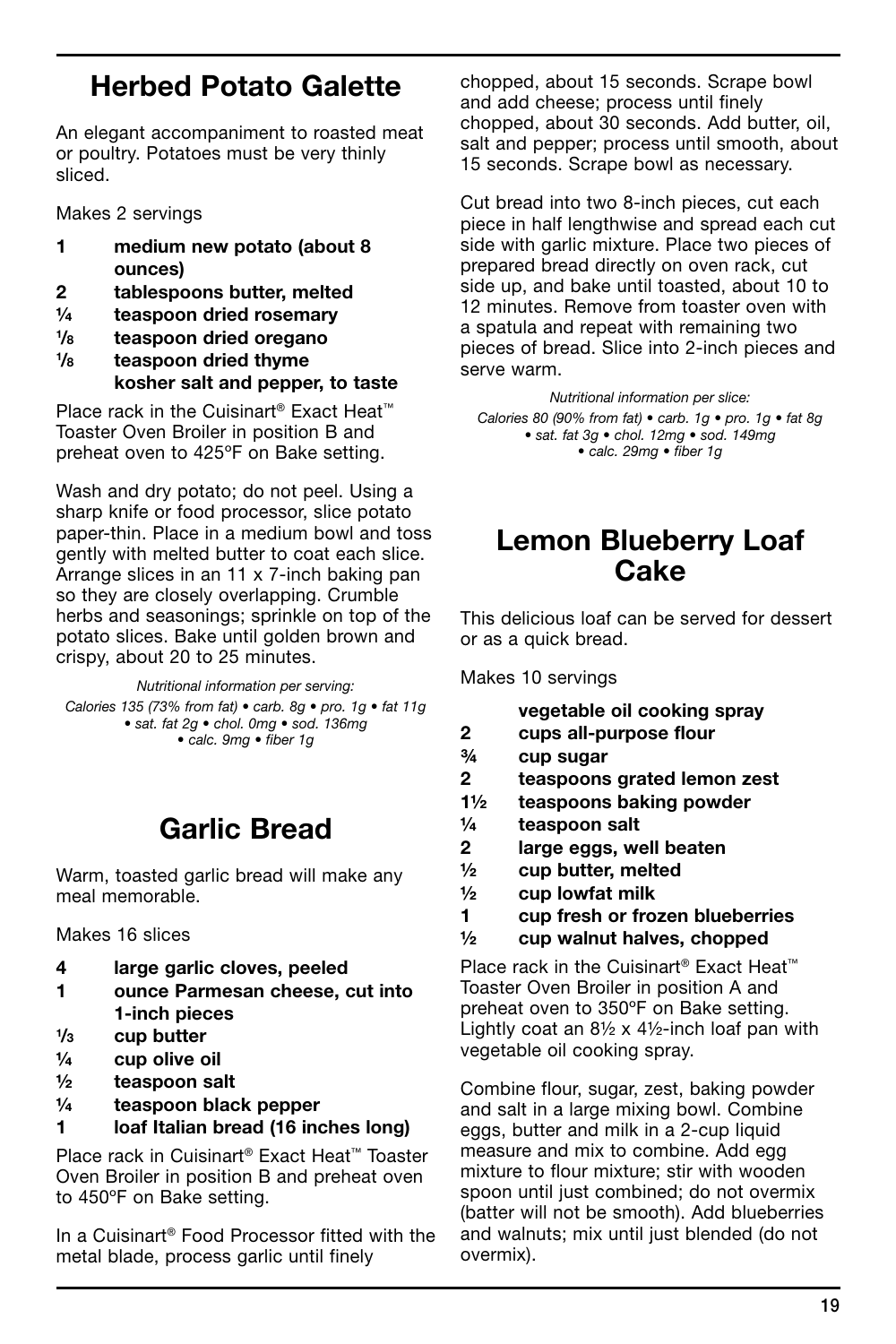Pour into prepared pan and bake until a toothpick inserted in the center comes out clean, about 1 hour 20 minutes. Remove from oven and cook on wire rack for 10 minutes. Remove from pan and let cool completely on wire rack.

*Nutritional information per serving: Calories 267 (37% from fat) • carb. 37g • pro. 5g • fat 11g • sat. fat 6g • chol. 62mg • sod. 219mg • calc. 32mg • fiber 1g*

# Chocolate Soufflé Cake

This rich cake is best served right out of the oven. Top with freshly whipped cream and sliced strawberries for an elegant addition.

Makes one 10" cake, 12 to 16 servings

- 2 tablespoons unsalted butter, chopped, + more to prepare the cake pan
- 8 ounces bittersweet chocolate, chopped
- 9 large eggs, separated
- 1¼ cup granulated sugar, divided, + more to dust cake pan
- 2 large egg whites
- 1 tablespoon water
- 1 pinch table salt
- $1/3$ cup unbleached, all-purpose flour whipped cream (optional) fresh strawberries, hulled and sliced (optional)

Preheat Cuisinart® Exact Heat™ Toaster Oven Broiler to 375°F on Bake setting with a rack in position A.

Butter a 10x3-inch round cake pan. Cut a circle of parchment paper to line the bottom of the pan; butter the parchment; dust entire pan with sugar. Clean the lip of the pan so no butter or sugar is on it. Reserve.

In a heat-proof bowl over a pot of simmering water, melt the chocolate and 2 tablespoons of butter. Keep warm; reserve.

In a large bowl, mix the egg yolks and ¾ cup of sugar, using a Cuisinart® Hand Mixer fitted with the whisk attachment, until pale and thickened. Whisk in the cooled chocolate mixture. Reserve.

Wash and dry the whisk attachment well and whip all the egg whites, water and salt until foamy, about 1 to 2 minutes. Slowly add the remaining sugar and whip to a medium-stiff peak, about 3 to 4 minutes.

Stir a very small amount of the meringue into the chocolate/yolk mixture. Gently fold ¾ of the meringue into the lightened chocolate/ yolk mixture, using a large rubber spatula until the ingredients are incorporated. Sift in the flour and gently fold into mixture. Gently fold the remaining meringue.

Pour into prepared pan and bake in the preheated oven for 35 to 45 minutes, until cake has puffed and appears dry, but still soft to the touch.

Turn cake out onto serving plate and remove pan and parchment. Top with whipped cream and strawberries, if desired. Serve immediately.

*Nutritional information per serving: Calories 194 (43% from fat) • carb. 25g • pro. 5g • fat 10g • sat. fat 5g • chol. 123mg • sod. 43mg • calc. 23mg • fiber 1g*

## Heath® Bar Blondies

Both kids and grown-ups will love these bar cookies.

Makes 16 squares

vegetable oil cooking spray

- 1 cup all-purpose flour
- 1 teaspoon baking powder
- ¼ teaspoon salt
- 8 tablespoons butter, softened
- 1 cup firmly packed light brown sugar
- 2 large eggs
- 1 teaspoon vanilla extract
- 1 cup coarsely chopped Heath® Bars (about four 1.4-ounce bars)

Place rack in Cuisinart® Exact Heat™ Toaster Oven Broiler in position B and preheat oven to 350ºF on Bake setting. Lightly coat an 8 x 8-inch square baking pan with vegetable oil cooking spray.

Combine flour, baking powder and salt in a small bowl; reserve.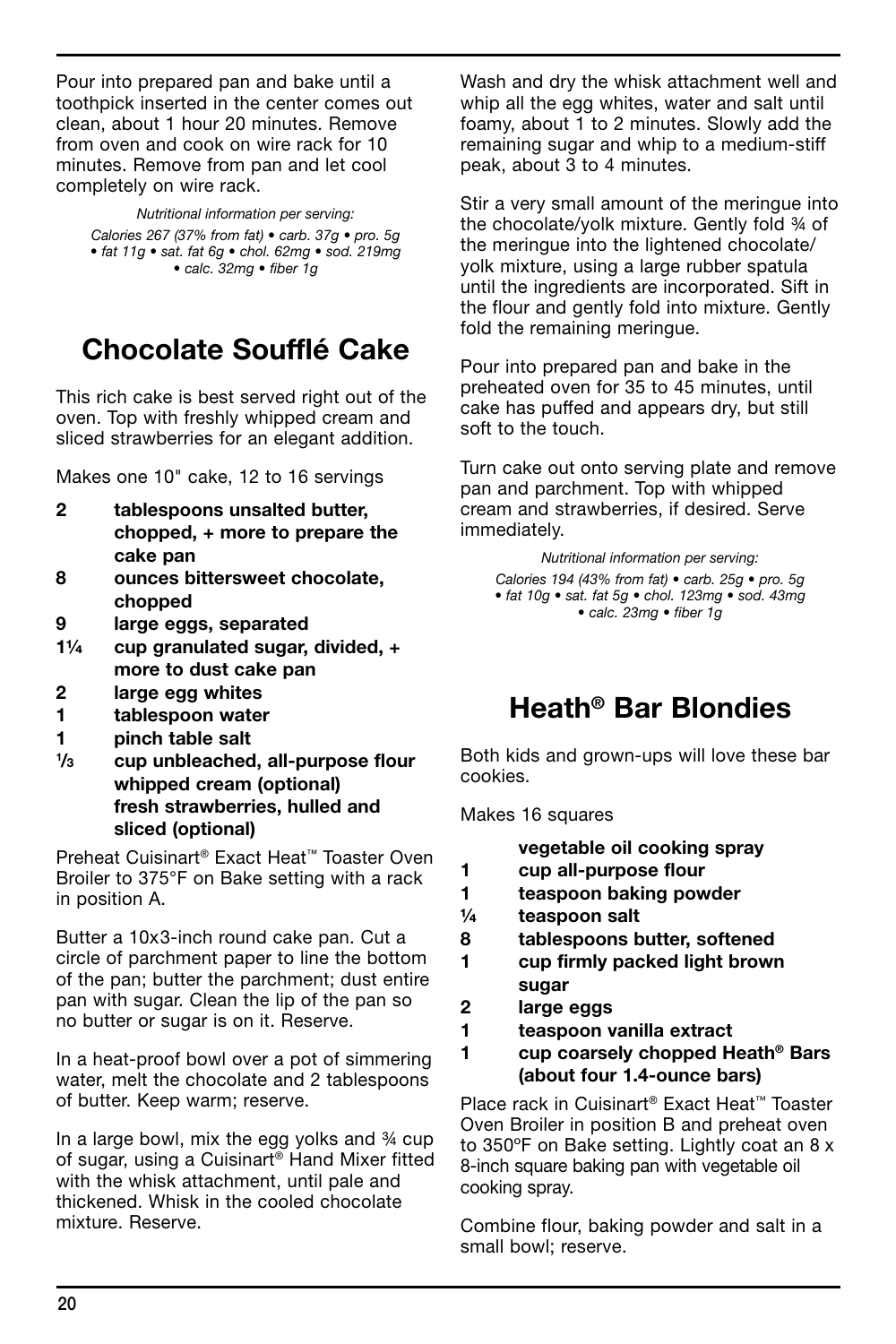Place butter and sugar in a large mixing bowl. Using a Cuisinart® SmartPower™ 7-Speed Electronic Hand Mixer, beat on speed 2 until light and fluffy, about 30 seconds. Add eggs and vanilla. Beat on speed 4 until well combined, about 30 seconds. Add flour mixture and beat on speed 1 until combined, about 30 seconds. Scrape bowl and add Heath® Bars; mix on speed 1 until combined, about 15 seconds. Spread in prepared pan and bake until golden brown, and a toothpick inserted in the center comes out clean, about 20 to 25 minutes.

Remove from oven and cool on wire rack for 20 minutes. Cut into squares and remove from pan.

*Nutritional information per square: Calories 223 (44% from fat) • carb. 29g • pro. 2g • fat 11g • sat. fat 7g • chol. 54mg • sod. 137mg calc. 9mg • fiber 1g*

## Banana Whole Wheat Muffins

Oats, raisins and nuts add flavor and texture to these delicious breakfast treats.

Makes 6 muffins

- $\frac{1}{2}$  cup golden raisins
- ½ cup old-fashioned oats
- $\frac{1}{2}$  cup whole wheat flour
- 1 teaspoon baking powder
- ¼ teaspoon ground cinnamon
- $1\frac{1}{8}$ teaspoon ground allspice
- $1\frac{1}{R}$ teaspoon baking soda
- $1\frac{1}{8}$ teaspoon salt
- 1 medium banana, peeled and mashed
- 1 large egg
- $\frac{1}{4}$  cup honey
- 2 tablespoons canola oil
- $1/3$ cup walnuts, coarsely chopped
- 1 teaspoon sugar

Place rack in Cuisinart® Exact Heat™ Toaster Oven Broiler in position B and preheat oven to 425ºF on Bake setting. Line 6 muffin cups with paper liners or foil baking cups.

Place raisins in a small bowl and cover with hot water. Let sit for 10 minutes, drain and reserve.

Combine oats, flour, baking powder, cinnamon, allspice, baking soda and salt in a medium mixing bowl. Make a well in the center and reserve.

Combine banana, egg, honey and oil in a small mixing bowl and stir to combine. Add to dry ingredients and mix with a spoon just until dry ingredients are moistened; batter will be lumpy. Add raisins and nuts; stir just to combine. Fill prepared muffin cups with batter (fill almost to the top) and sprinkle tops with sugar. Bake until tops are lightly browned and a toothpick inserted in the center comes out clean, about 20 to 25 minutes. Remove from muffin pan and cool on wire rack.

*Nutritional information per muffin: Calories 330 (49% from fat) • carb. 38g • pro. 4g • fat 18g • sat. fat 2g • chol. 30mg • sod.143mg • calc. 30mg • fiber 2g*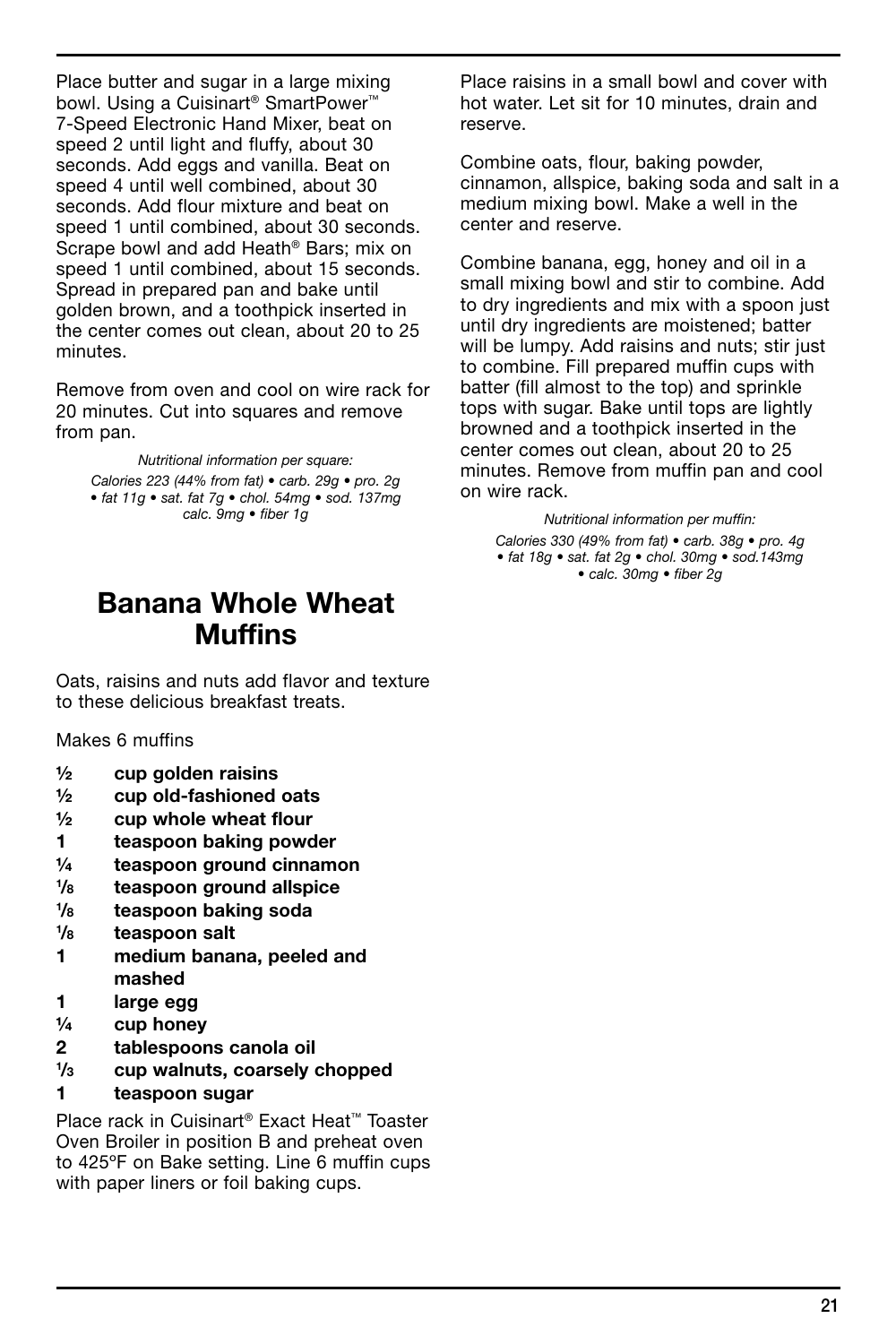## **WARRANTY** Limited three-year **WARRANTY**

This warranty is available to consumers only. You are a consumer if you own a Cuisinart® Exact Heat™ Toaster Oven Broiler that was purchased at retail for personal, family or household use. Except as otherwise required under applicable law, this warranty is not available to retailers or other commercial purchasers or owners.

We warrant that your Cuisinart<sup>®</sup> Exact Heat<sup>™</sup> Toaster Oven Broiler will be free of defects in materials and workmanship under normal home use for 3 years from the date of original purchase.

We suggest you complete and return the enclosed product registration card promptly to facilitate verification of the date of original purchase. However, return of the product registration card does not eliminate the need for the consumer to maintain the original proof of purchase in order to obtain the warranty benefits. In the event that you do not have proof of purchase date, the purchase date for purposes of this warranty will be the date of manufacture.

If your Cuisinart® Exact Heat™ Toaster Oven Broiler should prove to be defective within the warranty period, we will repair it, or if we think necessary, replace it. To obtain warranty service, simply call our toll-free number 1-800-726-0190 for additional information from our Customer Service Representatives, or send the defective product to Customer Service at Cuisinart, 150 Milford Road, East Windsor, NJ 08520.

To facilitate the speed and accuracy of your return, please enclose \$10.00 for shipping and handling of the product.

Please pay by check or money order (California residents need only supply proof of purchase and should call 1-800-726-0190 for shipping instructions).

NOTE: For added protection and secure handling of any Cuisinart® product that is being returned, we recommend you use a traceable, insured delivery service. Cuisinart cannot be held responsible for in-transit damage or for packages that are not delivered to us. Lost and/or damaged products are not covered under warranty. Please be sure to include your return

address, daytime phone number, description of the product defect, product model number (located on bottom of product), original date of purchase, and any other information pertinent to the product's return.

Your Cuisinart® Exact Heat™ Toaster Oven Broiler has been manufactured to the strictest specifications and has been designed for use with the authorized accessories and replacement parts.

This warranty expressly excludes any defects or damages caused by accessories, replacement parts, or repair service other than those that have been authorized by Cuisinart.

This warranty does not cover any damage caused by accident, misuse, shipment or other ordinary household use.

This warranty excludes all incidental or consequential damages. Some states do not allow the exclusion or limitation of these damages, so they may not apply to you.

CALIFORNIA RESIDENTS ONLY:

California law provides that for In-Warranty Service, California residents have the option of returning a nonconforming product (A) to the store where it was purchased or (B) to another retail store which sells Cuisinart products of the same type.

The retail store shall then, at its discretion, either repair the product, refer the consumer to an independent repair facility, replace the product, or refund the purchase price less the amount directly attributable to the consumer's prior usage of the product. If the above two options do not result in the appropriate relief to the consumer, the consumer may then take the product to an independent repair facility if service or repair can be economically accomplished. Cuisinart and not the consumer will be responsible for the reasonable cost of such service, repair, replacement, or refund for nonconforming products under warranty.

California residents may also, according to their preference, return nonconforming products directly to Cuisinart for repair, or if necessary, replacement, by calling our Consumer Service Center toll-free at 1-800-726-0190.

Cuisinart will be responsible for the cost of the repair, replacement, and shipping and handling for such products under warranty.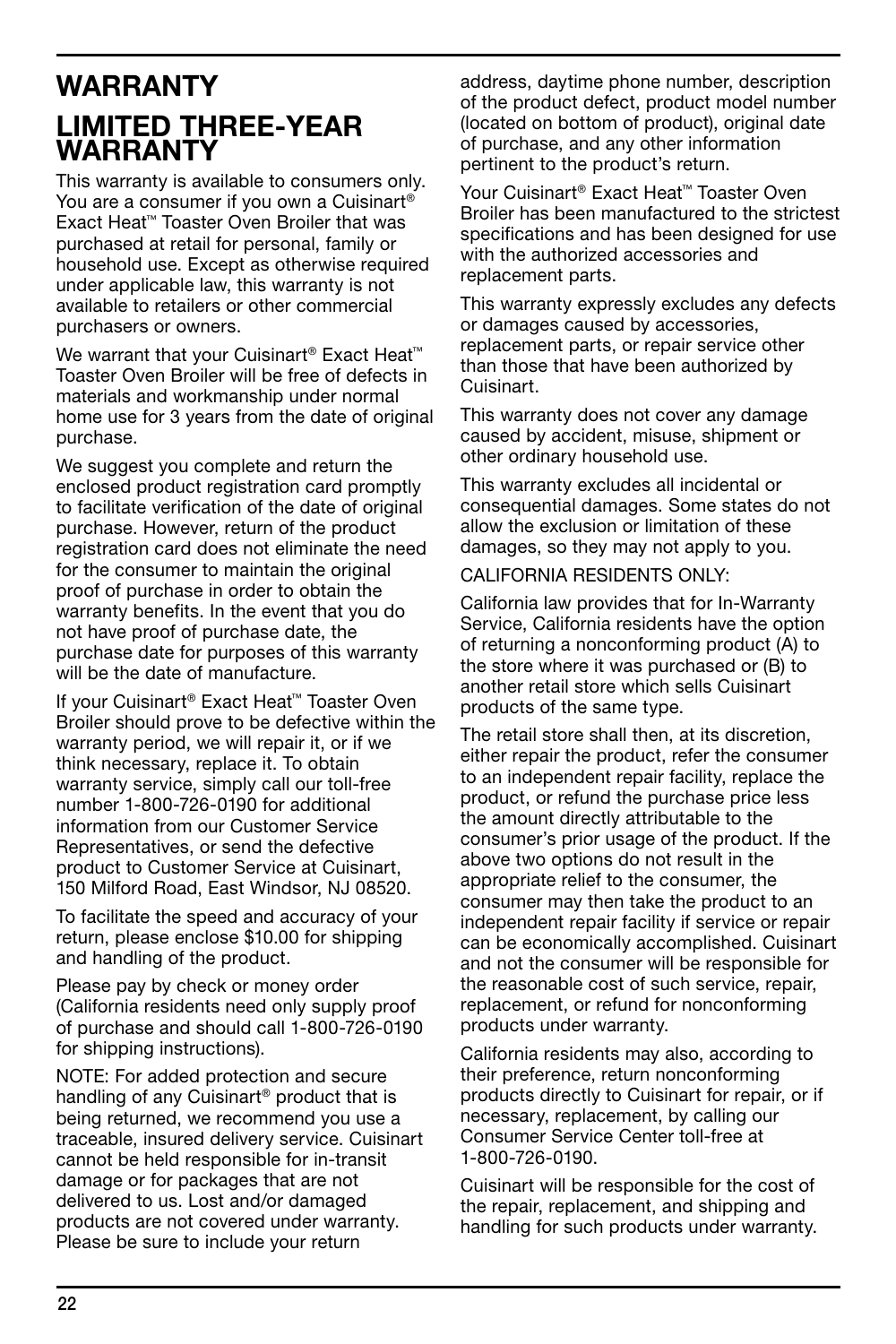#### BEFORE RETURNING YOUR CUISINART® PRODUCT

If you are experiencing problems with your Cuisinart® product, we suggest that you call our Cuisinart® Service Center at 1-800-726-0190 before returning the product serviced. If servicing is needed, a Representative can confirm whether the product is under warranty and direct you to the nearest service location.

Important: If the nonconforming product is to be serviced by someone other than Cuisinart's Authorized Service Center, please remind the servicer to call our Consumer Service Center at 1-800-726-0190 to ensure that the problem is properly diagnosed, the product is serviced with the correct parts, and the product is still under warranty.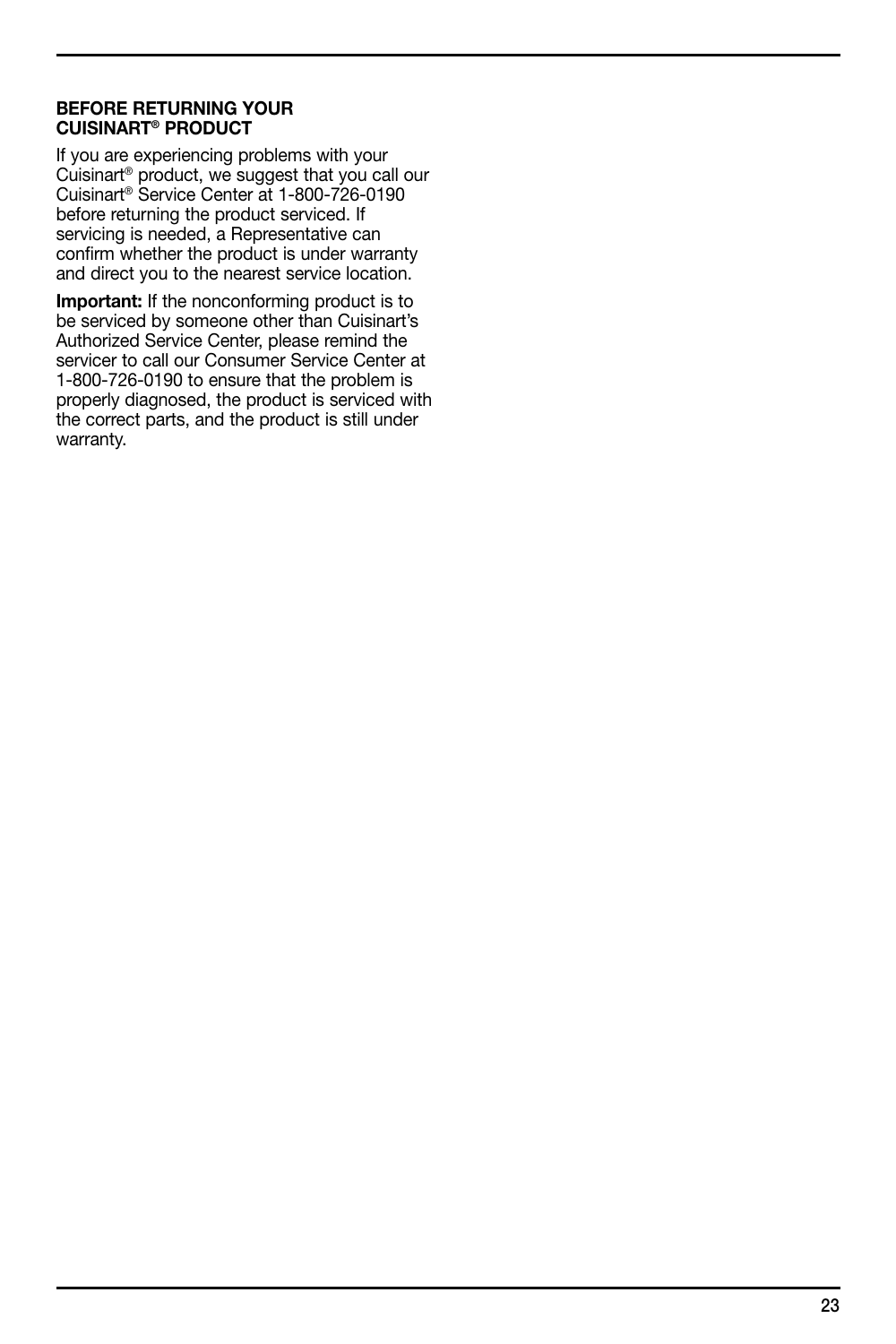













Coffeemakers Food

Processors

Cuisinart offers an extensive assortment of top quality products to make life in the kitchen easier than ever. Try some of our other countertop appliances and cookware, and Savor the Good Life®.

## www.cuisinart.com

©2007 Cuisinart Cuisinart® is a registered trademark of Cuisinart

150 Milford Road East Windsor, NJ 08520 Printed in China

07CU26054



Any other trademarks or service marks referred to herein are the trademarks or service marks of their respective owners.